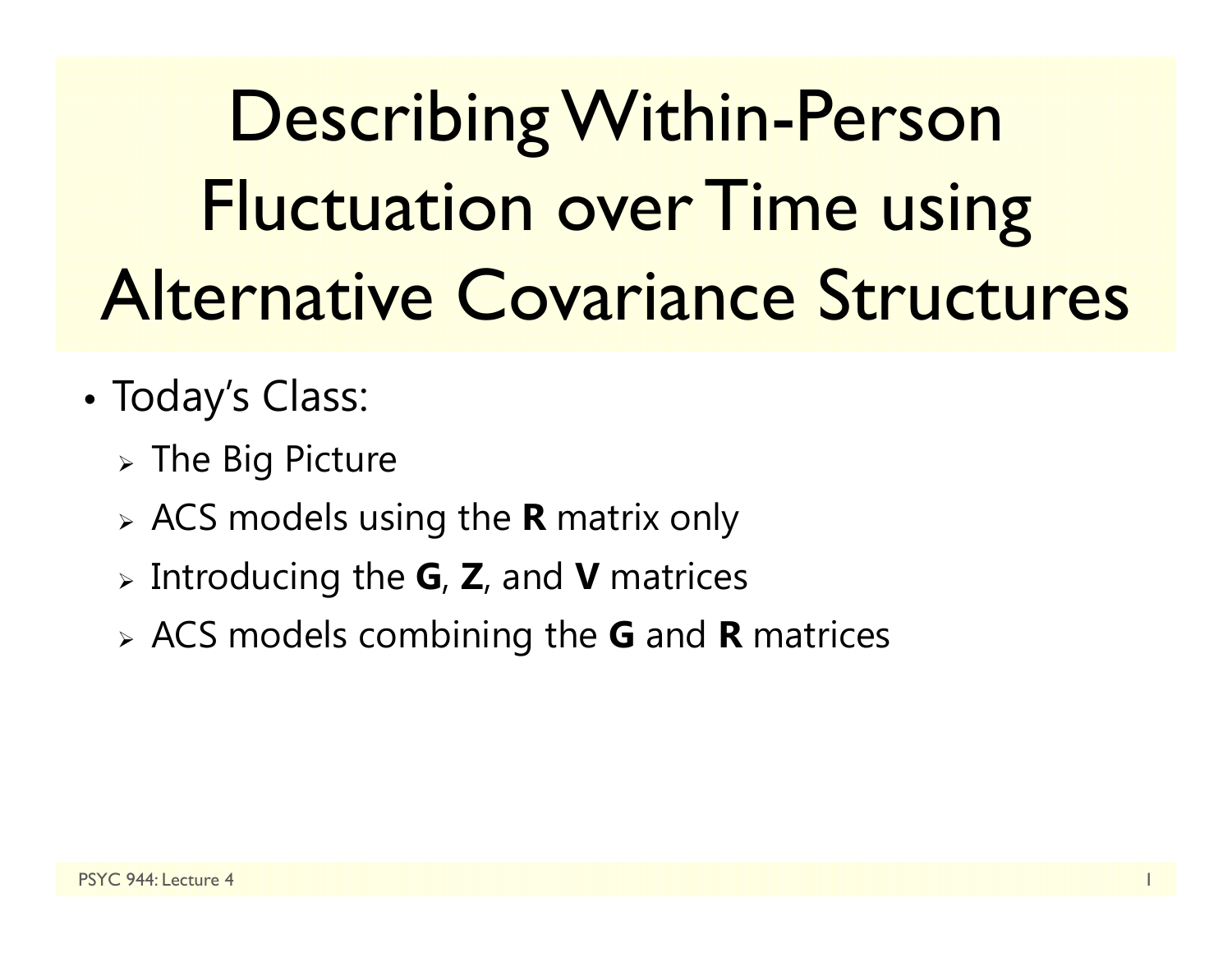

#### **Model for the Means:**

- WP Change  $\,\rightarrow$  describe pattern of *average* change (over "time")
- WP Fluctuation  $\rightarrow$  \*may\* not need anything (if no systematic change)

#### **Model for the Variances:**

- WP Change  $\,\rightarrow$  describe *individual differences* in change (random effects)  $\rightarrow$  this allows variances and covariances to differ over time
- WP Fluctuation  $\rightarrow$  describe pattern of variances and covariances over time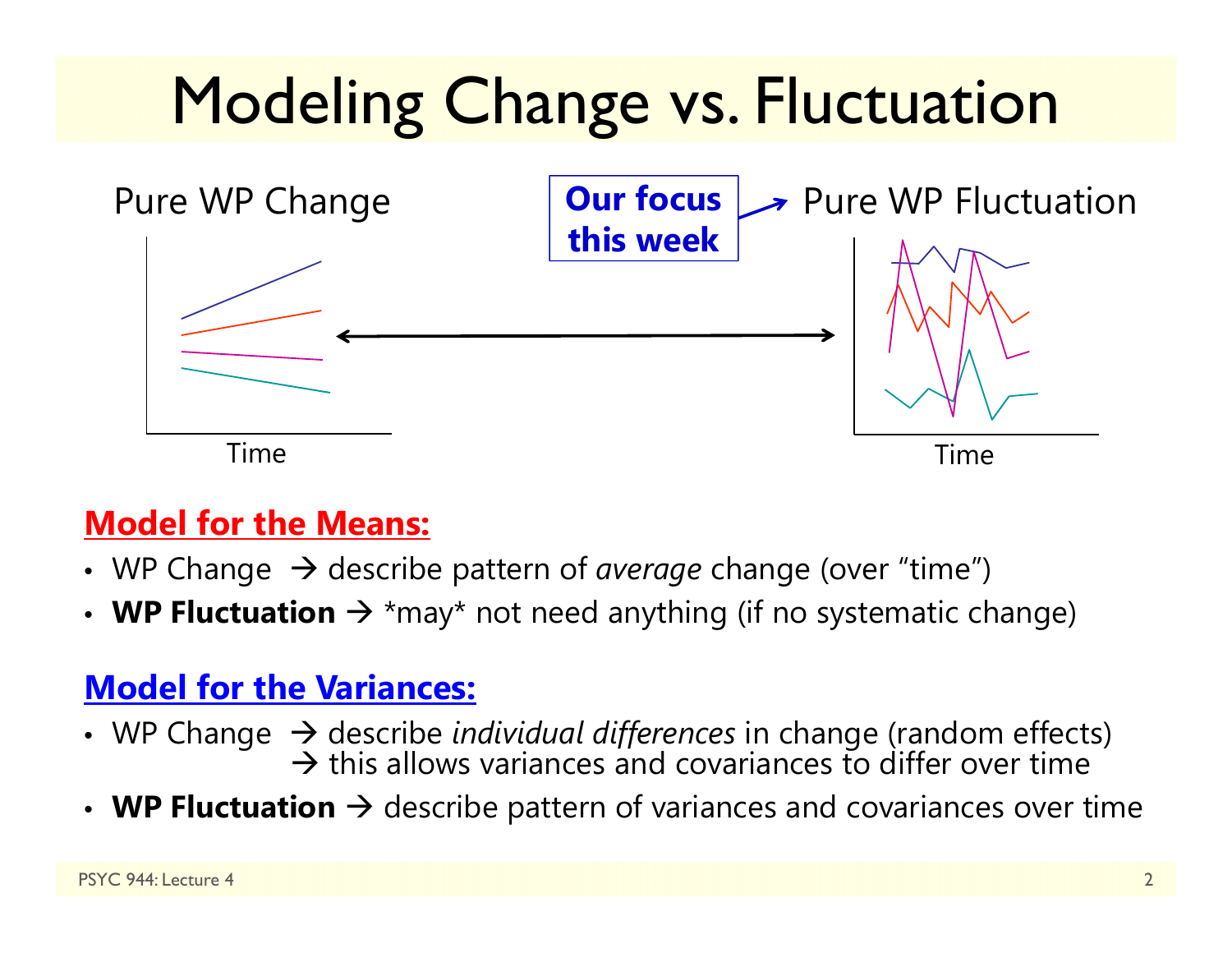## Big Picture Framework: Models for the Variance in Longitudinal Data



#### *What is the pattern of variance and covariance over time?*

CS and UN are just two of the many, many options available within MLM, including *random effects models* (for change) and *alternative covariance structure models* (for fluctuation).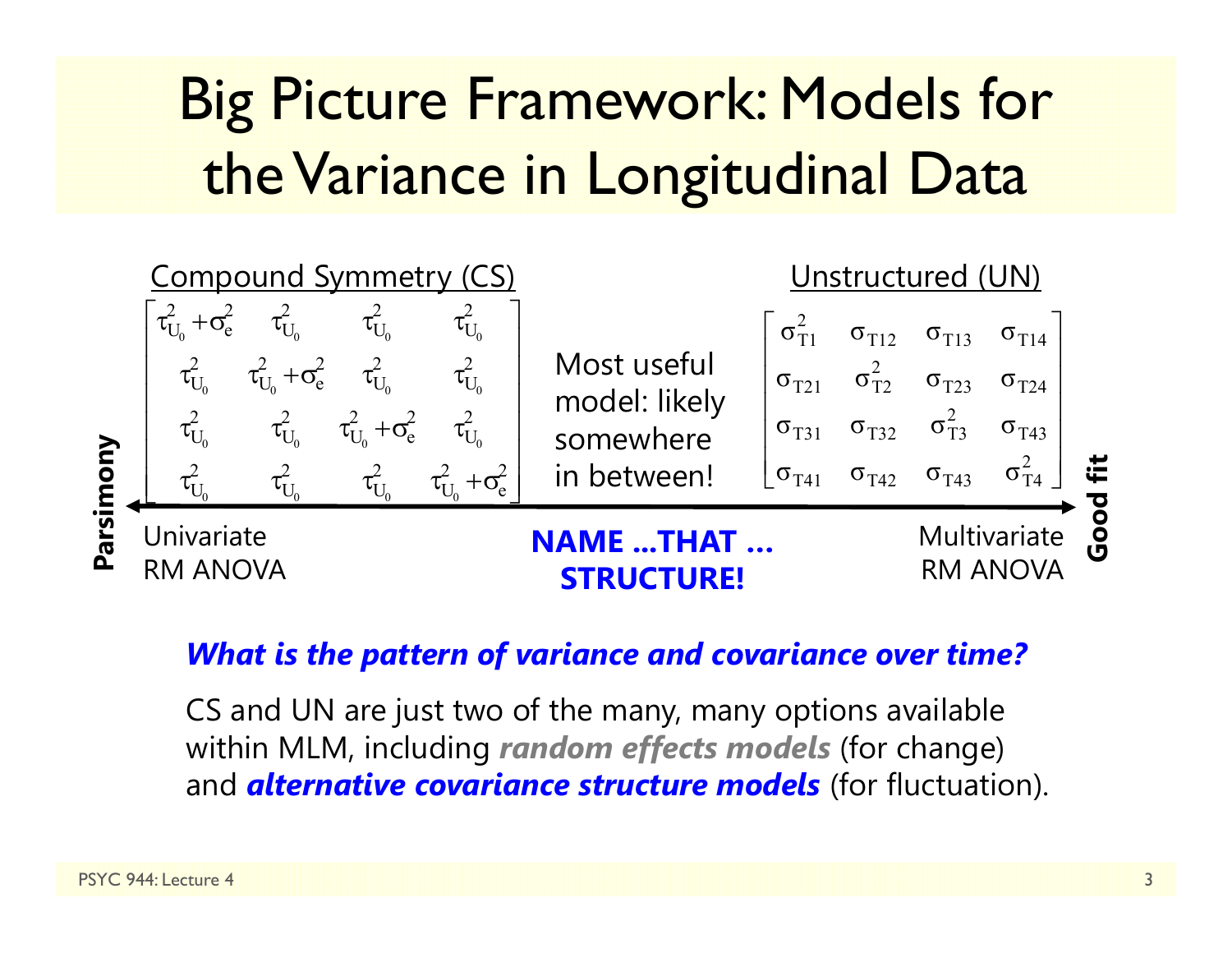## Alternative Covariance Structure Models

- • Useful in predicting patterns of variance and covariance that arise from fluctuation in the outcome across time:
	- **Variances**: Same (homogeneous) or different (heterogeneous)?
	- **Covariances**: Same or different? If different, what is the pattern?
		- n Models with heterogeneous variances predict correlation instead of covariance
	- $\triangleright$  Often don't need any fixed effects for systematic effects of time in the model for the means (although this is always an empirical question)
- Limitations for most of the ACS models:
	- Require **equal-interval** occasions (they are based on idea of "time lag")
	- Require **balanced** time across persons (no intermediate time values)
	- But **do not require complete data** (unlike when CS and UN are estimated via least squares in ANOVA instead of ML/REML in MLM)
- ACS models do require some new terminology to introduce…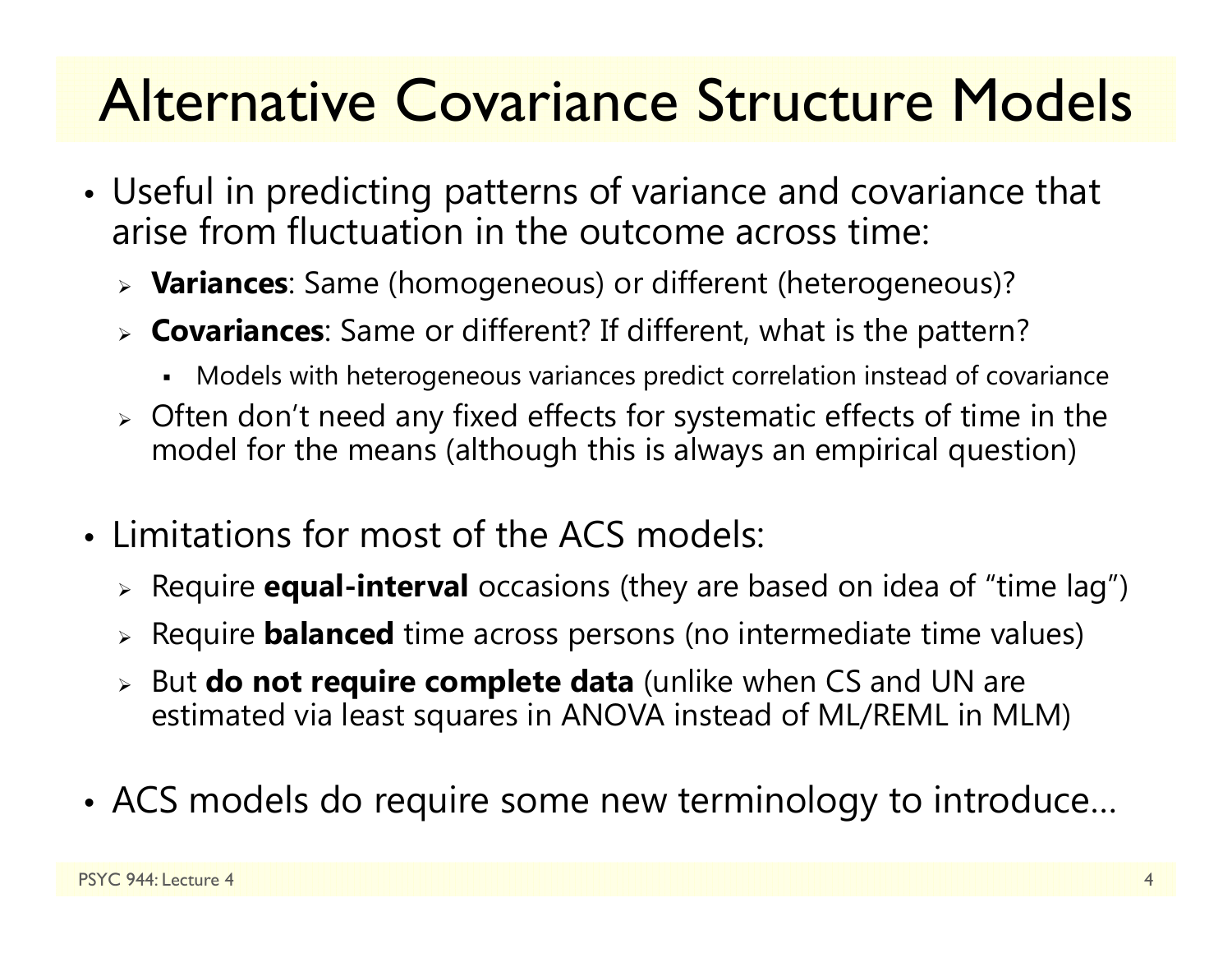# Two Families of ACS Models

- So far, we've referred to the variance and covariance matrix of the multivariate (longitudinal) outcomes as the **R** matrix
	- We now refer to these as **"R-only models"** (use **REPEATED** statement only)
	- Although the **R** matrix is actually specified per individual, ACS models usually assume the same **R** matrix for everyone
	- **R** matrix is symmetric with dimensions *n* x *<sup>n</sup>*, in which *n* = # occasions per person (although people can have missing data, the same set of *possible* occasions is required across people to use most **R**-only models)

#### • **3 other matrices we'll see in "G and R combined" ACS models:**

- **G** = matrix of random effects variances and covariances (stay tuned)
- **Z** = matrix of values for predictors that have random effects (stay tuned)
- **V** = symmetric *n* x *n* matrix of **total** variance and covariance over time
	- If the model includes random effects, then **G** and **Z** get combined with **R** to make **V** as  $\mathbf{V} = \mathbf{ZGZ}^{\mathrm{T}} + \mathbf{R}$  (accomplished by adding the  $\mathbf{RANDOM}$  statement)
	- **E** If the model does NOT include random effects in **G**, then **V** = **R**... so, **R**-only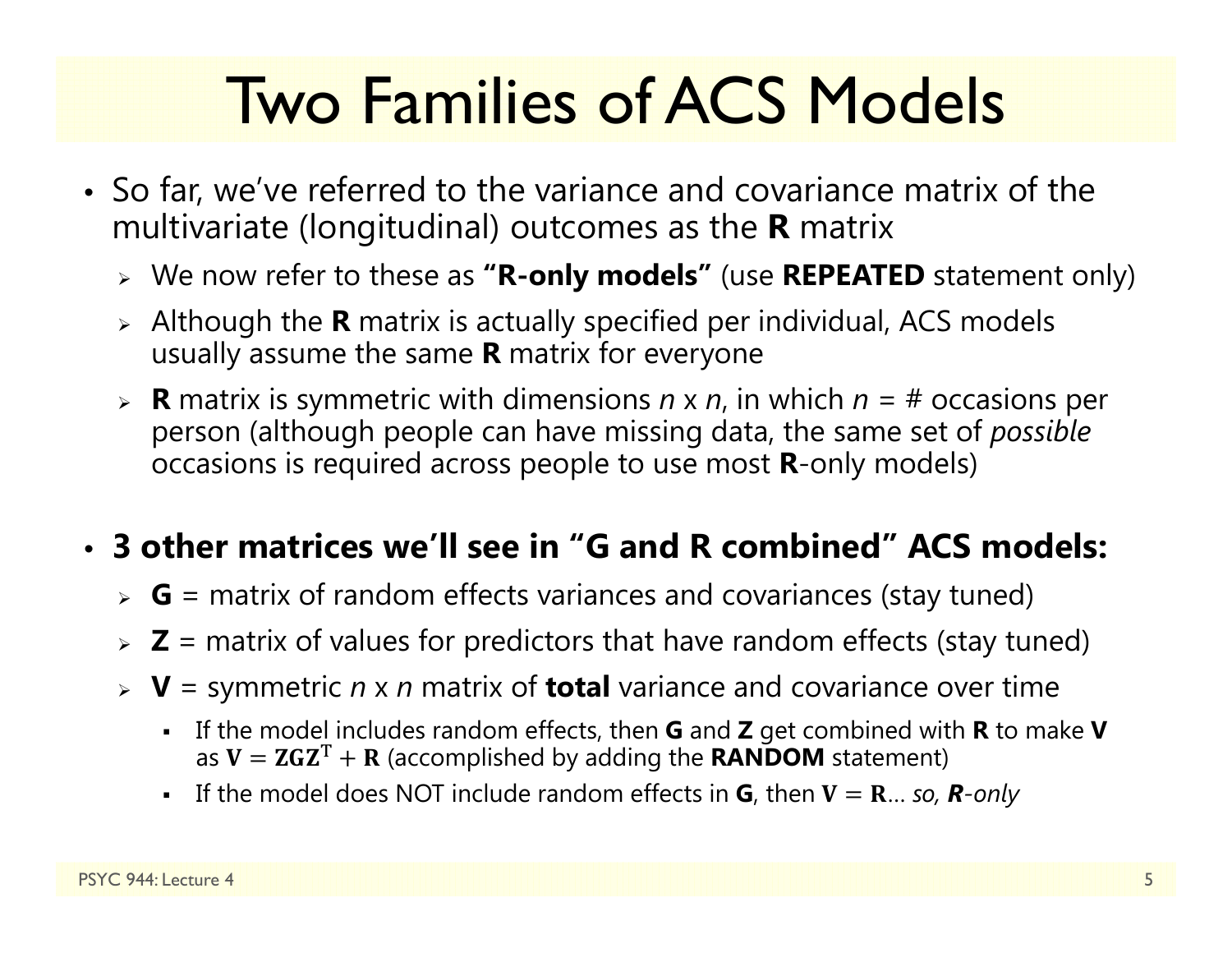## Review: Covariances and Correlations

y1,y2 y1,y2  $y1 \sqrt{2}$  variance  $y2$  $Correlation_{y1,y2} = \frac{Covariance_{y1,y2}}{T}$ Variance \* Variance Ξ

 $y_1, y_2$  – correlation  $y_1, y_2$   $\sqrt{v}$  and  $y_1, y_2$   $\sqrt{v}$  and  $y_2$  $\text{Covariance}_{\text{val},\text{val}} = \text{Correlation}_{\text{val},\text{val}} * \sqrt{\text{Variance}_{\text{val}}} * \sqrt{\text{Variance}_{\text{val}}}$ 

- Given the standard deviation (as  $\sqrt{V}$ ariance) at each occasion, either the correlation and covariance can be calculated given the other
- ACS models with **homogeneous variances** tend to be specified in terms of **variance and covariance**
	- $\triangleright$  Given same variance over time, same covariance  $\rightarrow$  same correlation
- ACS models with **heterogeneous variance** tend to be specified in terms of **variance and correlation**
	- $\triangleright$  Different variances over time  $\rightarrow$  different covariances over time, <u>even if the</u> correlation is the same (so only correlation is estimated directly)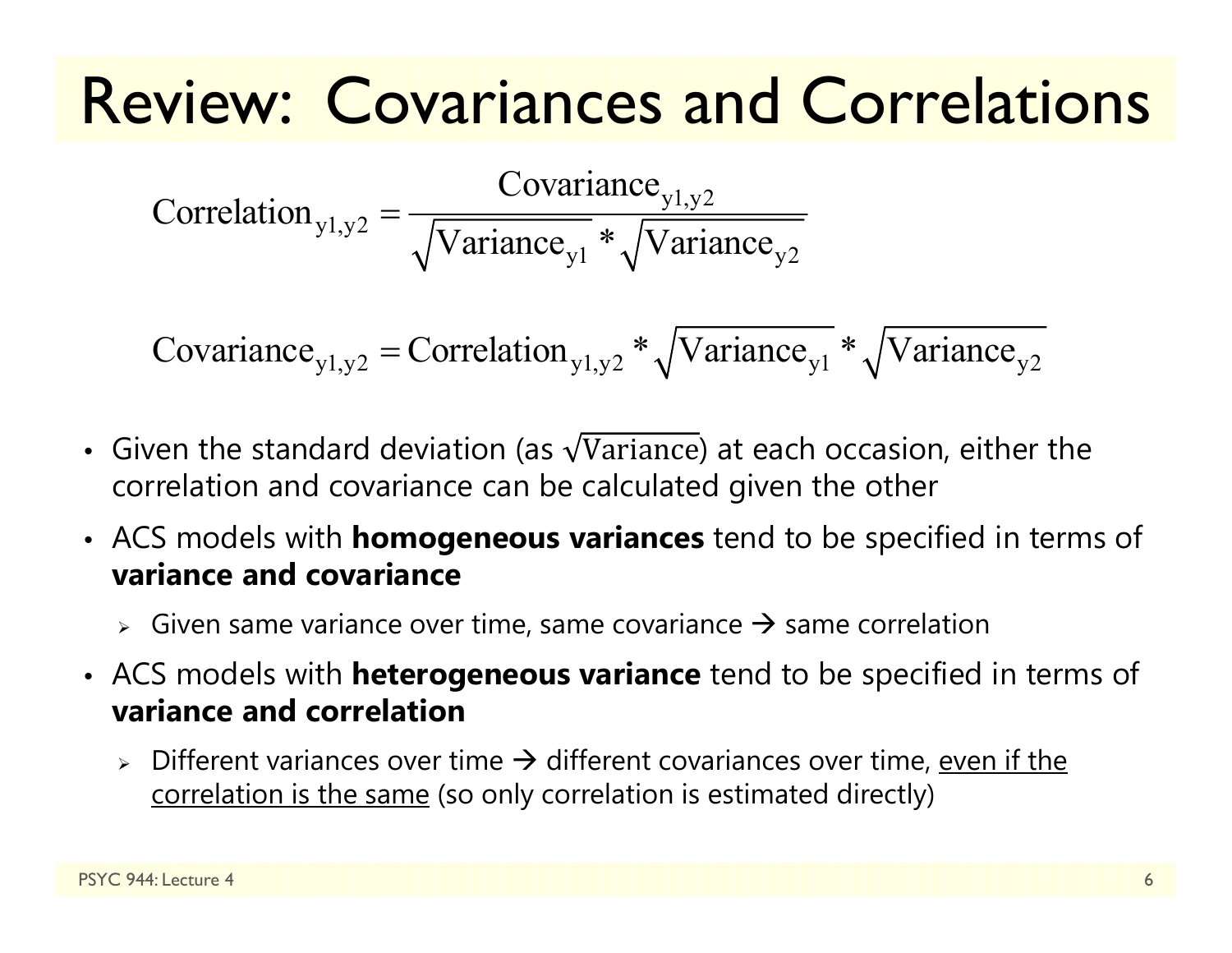# **R**-Only ACS Models

- The **R-only** models to be presented next are all specified using the **REPEATED** statement only (no RANDOM statement)
- They are explained by showing their predicted **<sup>R</sup>** matrix, which provides the **total** variances and covariances across occasions
	- $\triangleright\;$  Total variance per occasion on diagonal
	- $\triangleright$  Total covariances across occasions on off-diagonals
	- $\triangleright$  I've included in " " the labels SAS uses for each parameter
- Correlations across occasions can be calculated given variances and covariances, which would be shown in the **RCORR** matrix (available in SAS PROC MIXED)
	- 1's on diagonal (standardized variables), correlations on off-diagonal

#### • **Unstructured (TYPE=UN) will always fit best by −2LL**

- $\triangleright$  All ACS models are nested within Unstructured (UN = the data)
- Goal: find an ACS model that is **simpler** but **not worse fitting** than UN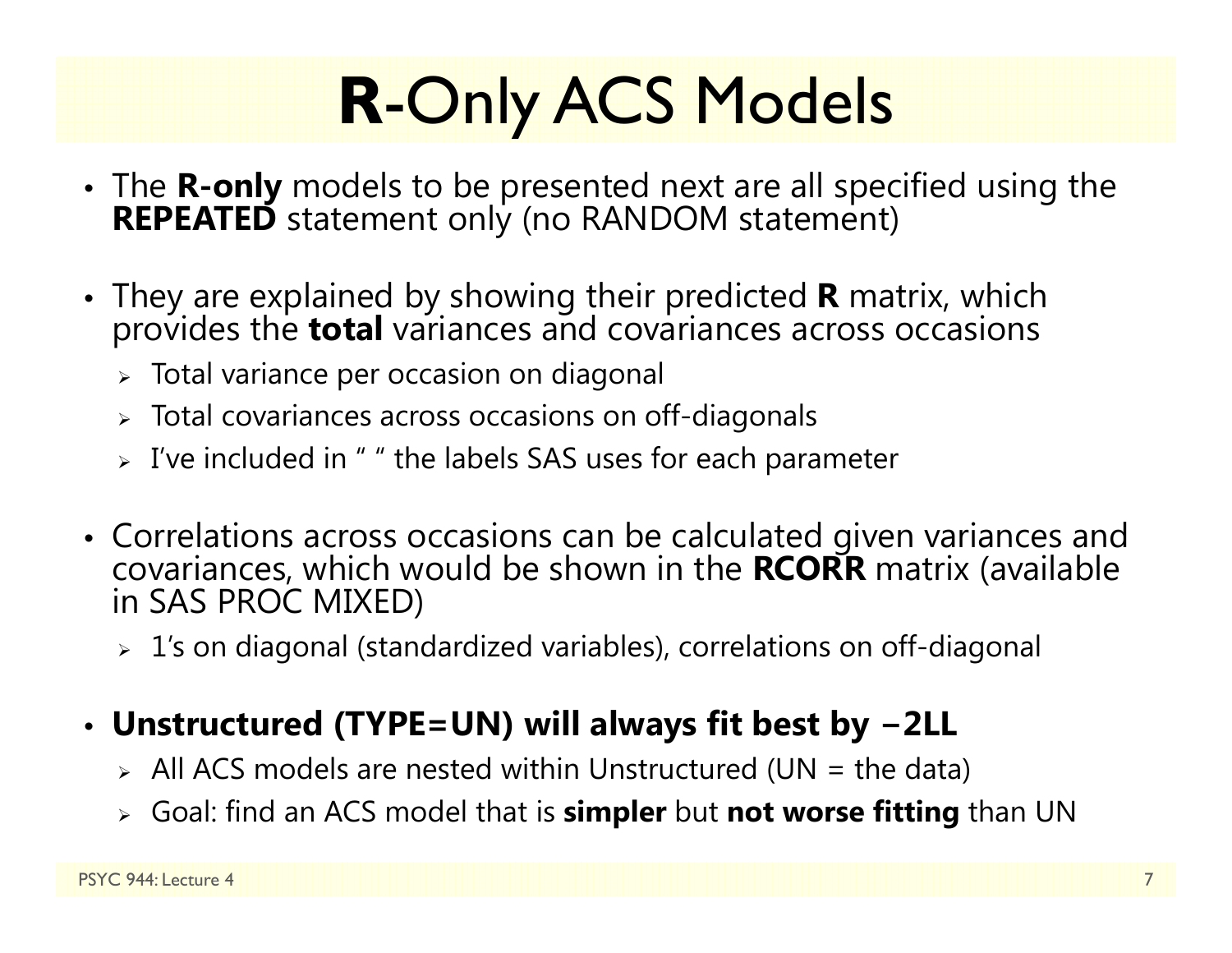# **R**-Only ACS Models: CS/CSH

#### • **Compound Symmetry: TYPE=CS**

- 2 parameters:
	- **1 "residual" variance** ો܍
	- **1 "CS" covariance**  across occasions
- $\triangleright$  Constant total variance: CS +  $\sigma_{\rm e}^2$
- Constant total covariance: CS

#### • **Compound Symmetry Heterogeneous: TYPE=CSH**

- *<sup>n</sup>*+1 parameters:
	- *n* **separate "Var(***n***)" total variances**  $\sigma_{\text{Tn}}^2$
	- **1 "CSH" total correlationacross occasions**

| $\sigma_{\text{\tiny T1}}^2$ |                                                                                                                | $\text{CSH}\sigma_{\text{T1}}\sigma_{\text{T2}}$ $\text{CSH}\sigma_{\text{T1}}\sigma_{\text{T3}}$ $\text{CSH}\sigma_{\text{T1}}\sigma_{\text{T4}}$                        |
|------------------------------|----------------------------------------------------------------------------------------------------------------|---------------------------------------------------------------------------------------------------------------------------------------------------------------------------|
|                              |                                                                                                                | $\text{CSH}\sigma_{\text{T2}}\sigma_{\text{T1}}$ $\sigma_{\text{T2}}^2$ $\text{CSH}\sigma_{\text{T2}}\sigma_{\text{T3}}$ $\text{CSH}\sigma_{\text{T2}}\sigma_{\text{T4}}$ |
|                              | CSH $\sigma_{T3}\sigma_{T1}$ CSH $\sigma_{T3}\sigma_{T2}$ $\sigma_{T3}^2$ CSH $\sigma_{T3}\sigma_{T4}$         |                                                                                                                                                                           |
|                              | $\vert$ CSH $\sigma_{T4}\sigma_{T1}$ CSH $\sigma_{T4}\sigma_{T2}$ CSH $\sigma_{T4}\sigma_{T3}$ $\sigma_{T4}^2$ |                                                                                                                                                                           |

 $CS + \sigma_e^2$  CS CS CS

 $CS$   $CS + \sigma_e^2$  CS CS

 $\begin{bmatrix} \nCS + \sigma_e^2 & CS & CS & CS \\
CS & CS + \sigma_e^2 & CS & CS \\
CS & CS & CS + \sigma_e^2 & CS \\
CS & CS & CS + \sigma_e^2 & CS \\
CS & CS & CS & CS + \sigma_e^2\n\end{bmatrix}$ 

**CS** 

 $CS$   $CS$   $CS + \sigma_e^2$   $CS$ 

2 e

CS CS CS CS

- $\triangleright$  Separate total variances are estimated directly
- Still constant total correlation: CSH (but has non-constant covariances)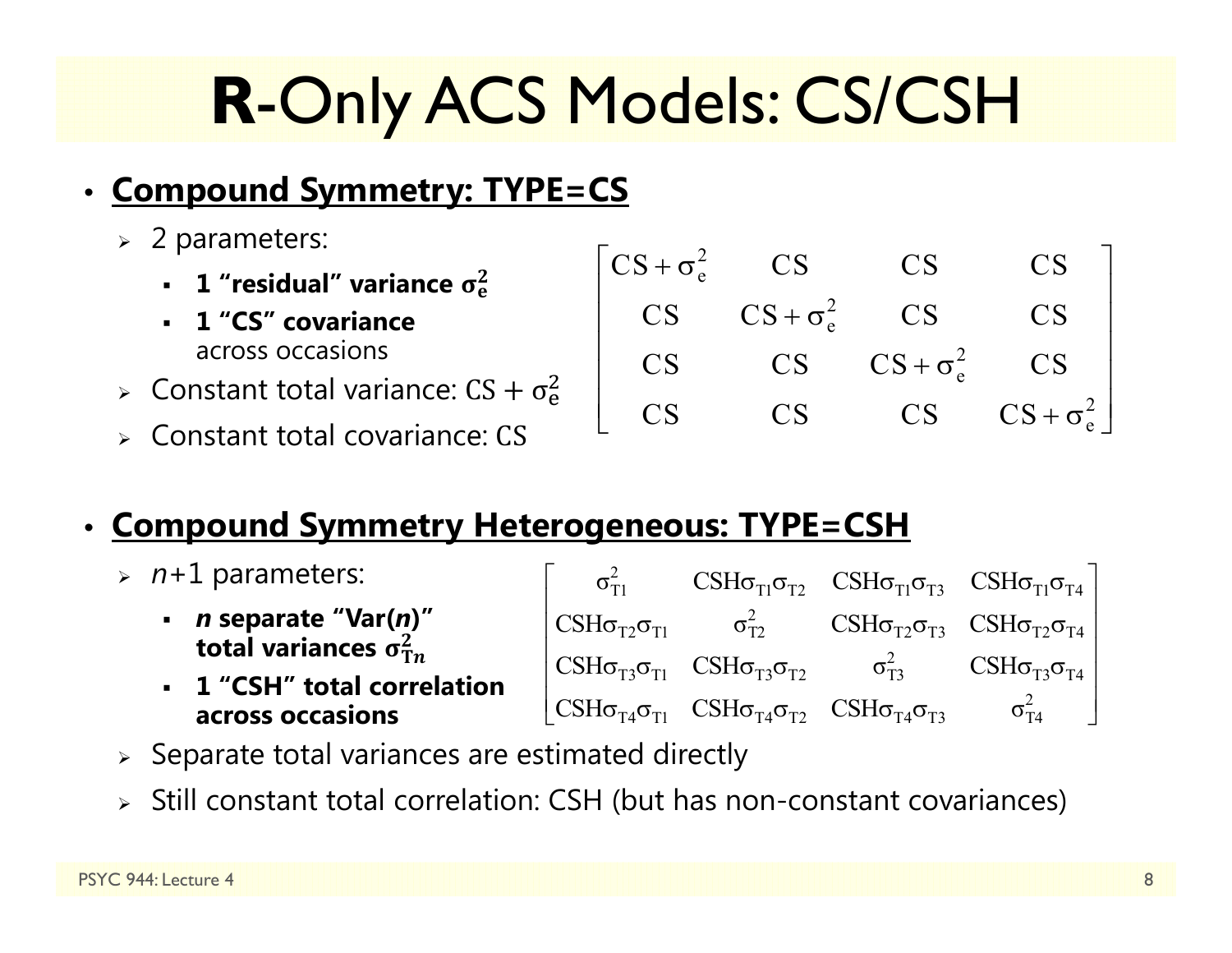# **R**-Only ACS Models: AR1/ARH1

## • **1st Order Auto-Regressive: TYPE=AR(1)**

- 2 parameters:
	- **1 constant total variance**   $\sigma_T^2$  (mislabeled "residual")
	- **-** 1 "AR1" total auto-correlation r<sub>T</sub> across occasions

$$
\left[ \begin{matrix} \sigma_T^2 & r_T^1 \sigma_T^2 & r_T^2 \sigma_T^2 & r_T^3 \sigma_T^2 \\ r_T^1 \sigma_T^2 & \sigma_T^2 & r_T^1 \sigma_T^2 & r_T^2 \sigma_T^2 \\ r_T^2 \sigma_T^2 & r_T^1 \sigma_T^2 & \sigma_T^2 & r_T^1 \sigma_T^2 \\ r_T^3 \sigma_T^2 & r_T^2 \sigma_T^2 & r_T^1 \sigma_T^2 & \sigma_T^2 \end{matrix} \right]
$$

**•**  $r_T^1$  is lag-1 correlation,  $r_T^2$  is lag-2 correlation,  $r_T^3$  is lag-3 correlation....

#### • **1st Order Auto-Regressive Heterogeneous: TYPE=ARH(1)**

- *<sup>n</sup>*+1 parameters:
	- *n* **separate "Var(***n***)" total variances**  $\sigma_{\text{T}n}^2$
	- **1 "ARH1" total autocorrelation r<sub>T</sub> across occasions**
- $\sigma_{\text{T1}}^2$   $\text{r}_\text{T}^1 \sigma_{\text{T1}} \sigma_{\text{T2}}$   $\text{r}_\text{T}^2 \sigma_{\text{T1}} \sigma_{\text{T3}}$   $\text{r}_\text{T}^3 \sigma_{\text{T1}} \sigma_{\text{T4}}$  $\rm r_I^{1}\sigma_{T2}\sigma_{T1}^{ }$   $\rm \sigma_{T2}^{2}$   $\rm \sigma_{T2}^{1}\sigma_{T2}\sigma_{T3}^{ }$   $\rm \sigma_{T}^{2}\sigma_{T2}\sigma_{T4}^{ }$  $\mathrm{r}_\mathrm{T}^2\sigma_{\mathrm{T}3}\sigma_{\mathrm{T}1}$   $\mathrm{r}_\mathrm{T}^1\sigma_{\mathrm{T}3}\sigma_{\mathrm{T}2}$   $\mathrm{\sigma}_\mathrm{T3}^2$   $\mathrm{r}_\mathrm{T}^1\sigma_{\mathrm{T}3}\sigma_{\mathrm{T}4}$  $r_1^3 \sigma_{T4} \sigma_{T1}$   $r_1^2 \sigma_{T4} \sigma_{T2}$   $r_1^1 \sigma_{T4} \sigma_{T3}$   $\sigma_{T4}^2$  $\begin{bmatrix} \sigma_{T1}^2 & r_T^1 \sigma_{T1} \sigma_{T2} & r_T^2 \sigma_{T1} \sigma_{T3} & r_T^3 \sigma_{T1} \sigma_{T4} \ 1 & 2 & 1 \end{bmatrix}$  $\left[ \begin{matrix} r_{T}^{2}\sigma_{T2}\sigma_{T1} & \sigma_{T2}^{2} & r_{T}^{2}\sigma_{T2}\sigma_{T3} & r_{T}^{2}\sigma_{T2}\sigma_{T4} \ r_{T}^{2}\sigma_{T3}\sigma_{T1} & r_{T}^{1}\sigma_{T3}\sigma_{T2} & \sigma_{T3}^{2} & r_{T}^{1}\sigma_{T3}\sigma_{T4} \ r_{T}^{3}\sigma_{T4}\sigma_{T1} & r_{T}^{2}\sigma_{T4}\sigma_{T2} & r_{T}^{1}\sigma_{T4}\sigma_{T3} & \sigma_{T4}^{2} \end{matrix} \right]$ 
	- **•**  $r_T^1$  is lag-1 correlation,  $r_T^2$  is lag-2 correlation,  $r_T^3$  is lag-3 correlation....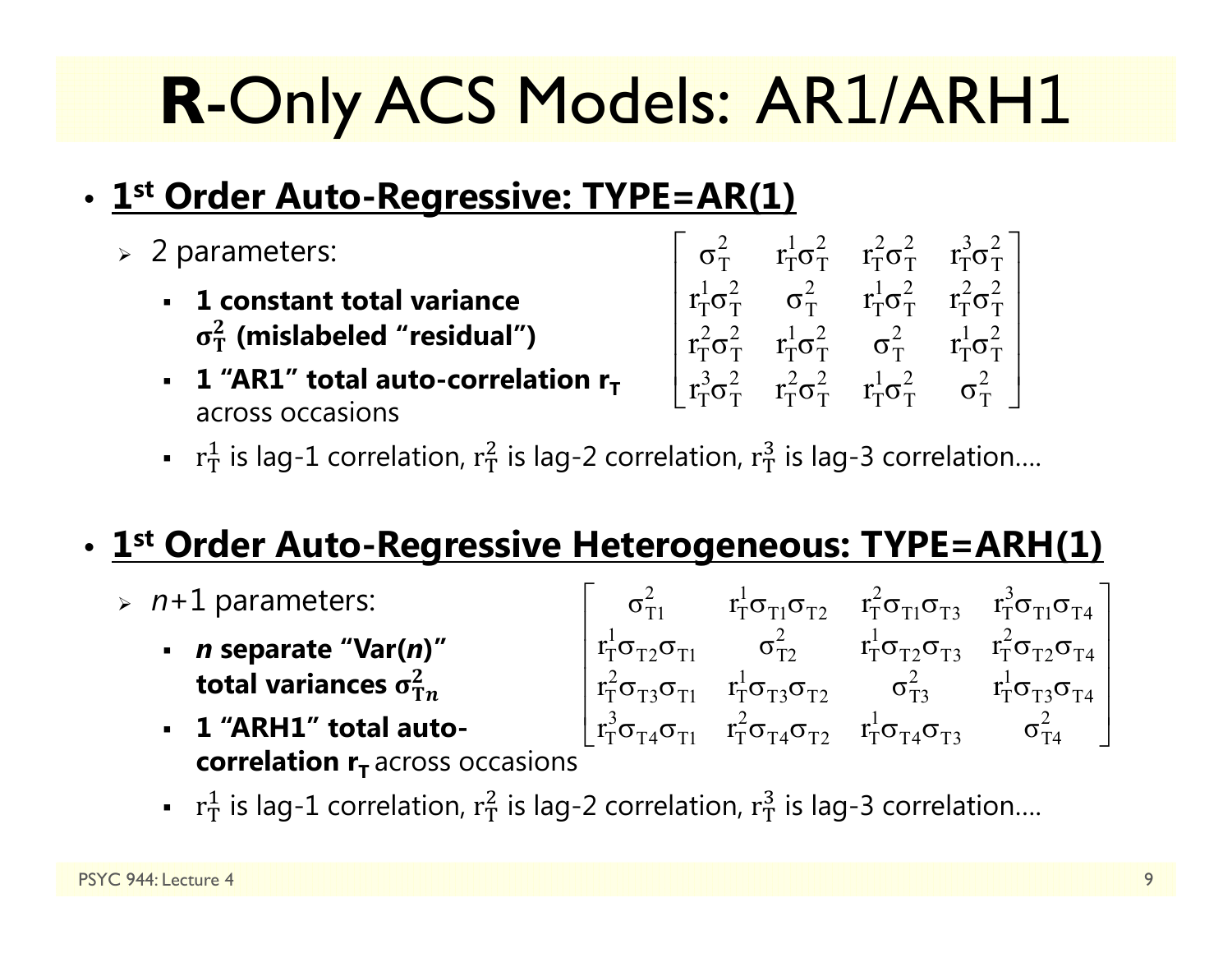# **R**-Only ACS Models: TOEP*n*/TOEPH*<sup>n</sup>*

## • **Toeplitz(***n***): TYPE=TOEP(***n***)**

- *<sup>n</sup>* parameters:
	- **1 constant total variance**   $\sigma_T^2$  (mislabeled "residual")
	- **∙** *n−*1 "TOEP(*lag*)" c<sub>T*n*</sub> banded **total covariances** across occasions

$$
\begin{bmatrix}\n\sigma_T^2 & & & & \\
c_{T1} & \sigma_T^2 & & & \\
c_{T2} & c_{T1} & \sigma_T^2 & \\
c_{T3} & c_{T2} & c_{T1} & \sigma_T^2\n\end{bmatrix}
$$

-  $\,$   $\,$   $\rm c_{T1}$  is lag-1 covariance,  $\rm c_{T2}$  is lag-2 covariance  $\rm c_{T3}$  is lag-3 covariance….

## • **Toeplitz Heterogeneous(***n***): TYPE=TOEPH(***n***)**

- *n + (n*−1) parameters: *n* **separate "Var(***n***)" total variances**  $\sigma_{\text{Tn}}^2$ *∙ n−*1 "TOEPH(*lag*)" r<sub>T*n*</sub> **banded total correlations**  $\begin{bmatrix} r_{T1}\sigma_{T2}\sigma_{T1} & \sigma_{T2}^2 & r_{T1}\sigma_{T2}\sigma_{T3} & r_{T2}\sigma_{T2}\sigma_{T4} \ r_{T2}\sigma_{T3}\sigma_{T1} & r_{T1}\sigma_{T3}\sigma_{T2} & \sigma_{T3}^2 & r_{T1}\sigma_{T3}\sigma_{T4} \end{bmatrix}$ <br> **banded total correlations**  $\begin{bmatrix} r_{T2}\sigma_{T3}\sigma_{T1} & r_{T1}\sigma_{T3}\sigma_{T$ across occasions $\sigma_{\text{T1}}^2$  r<sub>t1</sub> $\sigma_{\text{T1}}\sigma_{\text{T2}}$  r<sub>t2</sub> $\sigma_{\text{T1}}\sigma_{\text{T3}}$  r<sub>t3</sub> $\sigma_{\text{T1}}\sigma_{\text{T4}}$  $\rm r_{T1}\sigma_{T2}\sigma_{T1} \qquad \, \sigma_{T2}^2 \qquad \, \rm r_{T1}\sigma_{T2}\sigma_{T3} \quad \, \rm r_{T2}\sigma_{T2}\sigma_{T4}$  $\rm r_{T2}\sigma_{T3}\sigma_{T1}$   $\rm r_{T1}\sigma_{T3}\sigma_{T2}$   $\rm \sigma_{T3}^2$   $\rm \sigma_{T1}\sigma_{T3}\sigma_{T4}$  $\begin{bmatrix} \sigma_{T1}^2 & r_{T1}\sigma_{T1}\sigma_{T2} & r_{T2}\sigma_{T1}\sigma_{T3} & r_{T3}\sigma_{T1}\sigma_{T4} \ 2 & 1 & 1 \end{bmatrix}$ 
	- **•**  $r_{T1}$ is lag-1 correlation,  $r_{T2}$  is lag-2 correlation,  $r_{T3}$  is lag-3 correlation….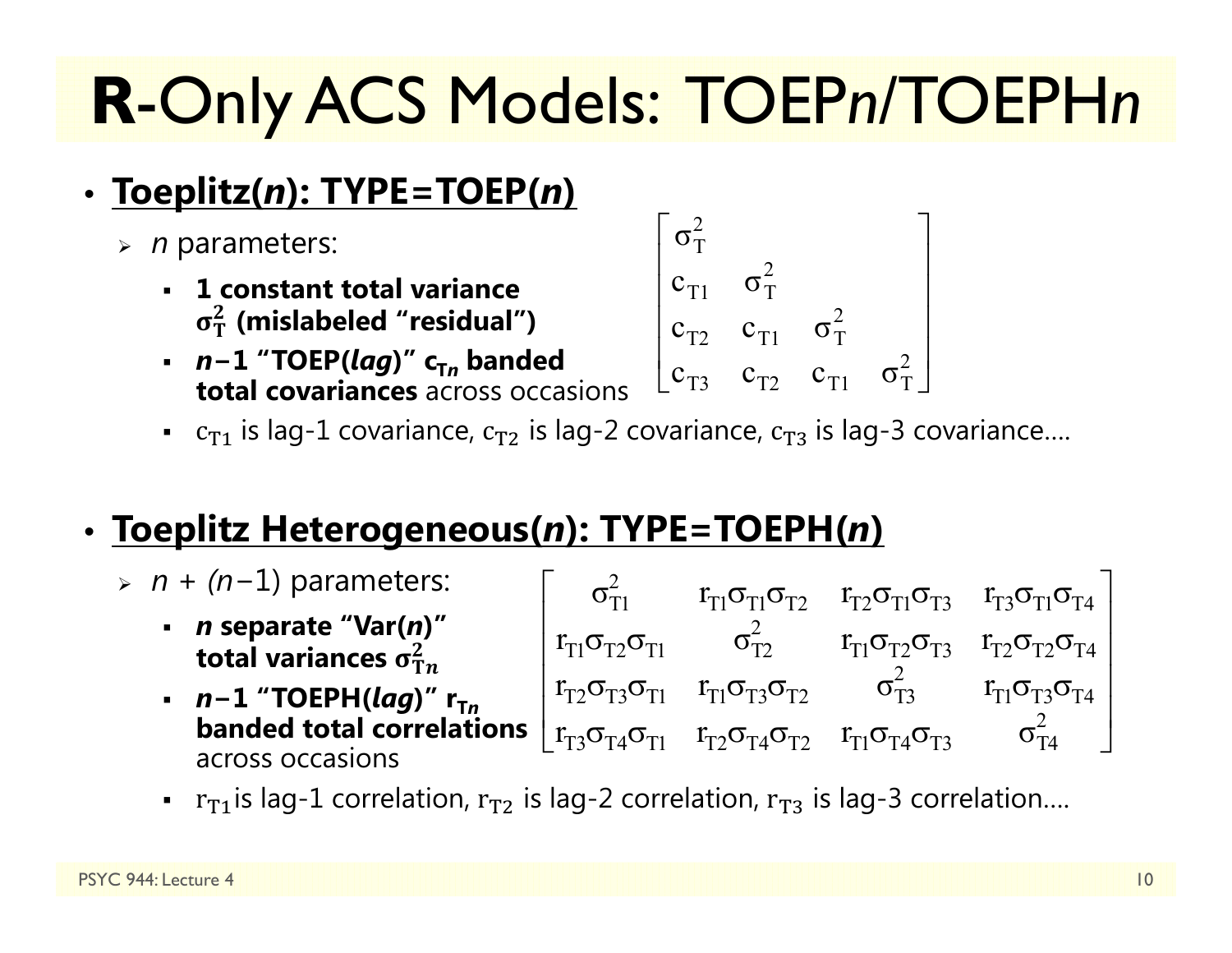# Comparing **R**-only ACS Models

- Baseline models: **CS =simplest**, **UN = most complex**
	- $\triangleright$  Relative to CS, more complex models fit "better" or "not better"
	- $\triangleright$  Relative to UN, less complex models fit "worse" or "not worse"
- • Other rules of nesting and model comparisons:
	- $\triangleright$  Homogeneous variance models are nested within heterogeneous variance models (e.g., CS in CSH, AR1 in ARH1, TOEP in TOEPH)
	- CS and AR1 are each nested within TOEP (i.e., TOEP can become CS or AR1 through restrictions of its covariance patterns)
	- CS and AR1 are not nested (because both have 2 parameters)
	- **R**-only models differ in unbounded parameters, so can be compared using regular −2∆LL tests (instead of mixture −2∆LL tests)
	- $\triangleright$  Good idea to start by assuming heterogeneous variances until you settle on the covariance pattern, then test if het. var. are still necessary
	- When in doubt, just compare AIC and BIC (useful even with −2∆LL tests)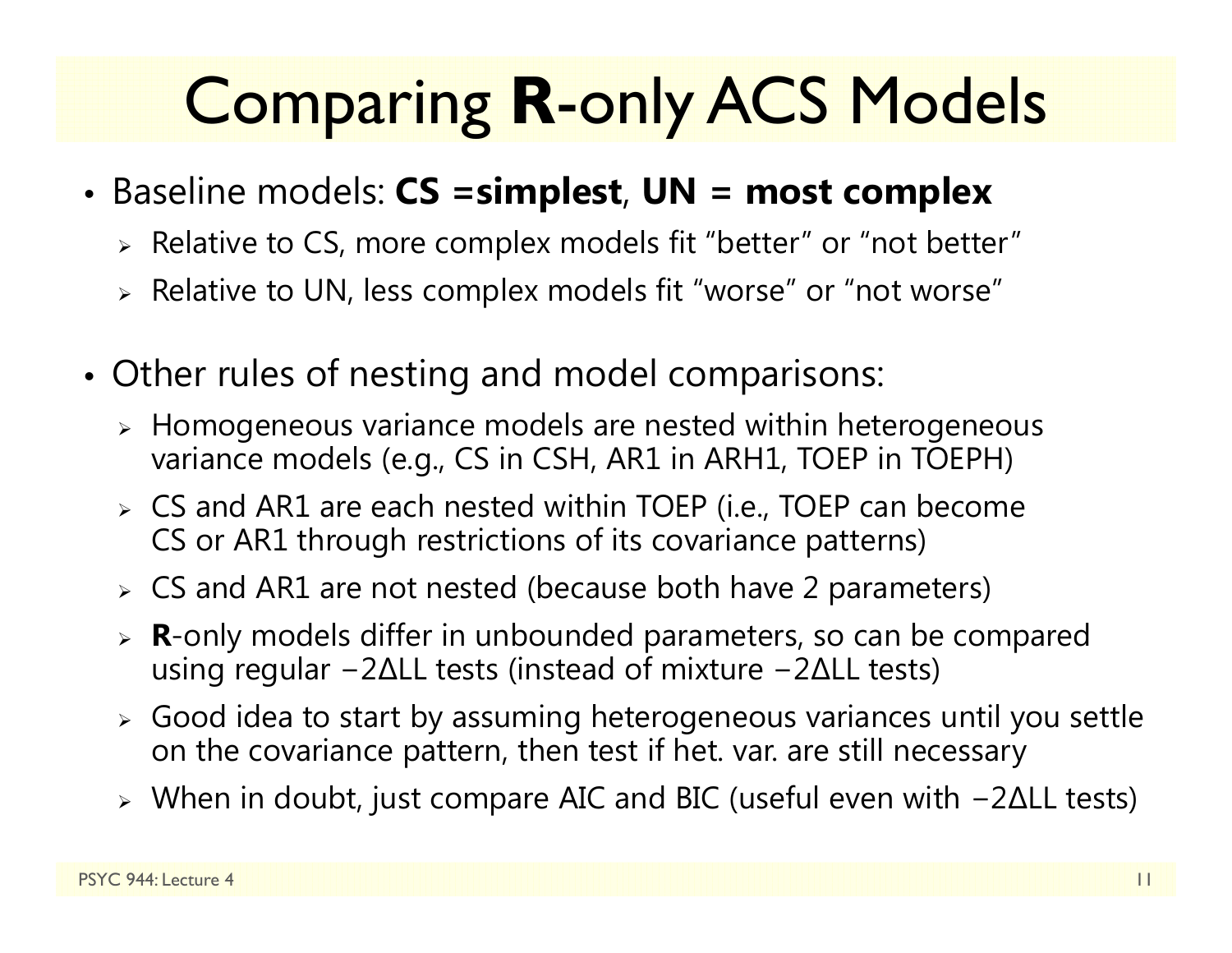# The Other Family of ACS Models

- **R**-only models *directly* predict the **total** variance and covariance
- **G** and **R** models *indirectly* predict the total variance and covariance through **between-person (BP)** and **within-person (WP)** sources of variance and covariance → So, for this model:  $y_{ti}$  =  $β_0 + ∪_{0i} + e_{ti}$ 
	- > BP = G matrix of level-2 random effect (U<sub>0i</sub>) variances and covariances
		- Which effects get to be random (whose variance and covariances are then included in **G**) is specified using the **RANDOM** statement (always TYPE=UN)
		- Our ACS models have a random intercept only, so **G** is 1x1 scalar of  $[\tau_U^2]$  $_{\rm U_0}^2]$
	- **WP** = **R** matrix of **level-1 (e<sub>ti</sub>) residual** variances and covariances
		- ٠ The *n* x *n***R** matrix of **residual** variances and covariances **that remain** after controlling for random intercept variance is then modeled with **REPEATED**
	- > **Total** = **V** = *n* x *n* matrix of **total** variance and covariance over time that results from putting **G** and **R** together:  $\mathbf{V} = \mathbf{ZGZ}^\mathrm{T} + \mathbf{R}$ 
		- **Z** is a matrix that holds the values of predictors with random effects, but **Z** will be an *n* x 1 column of 1's for now (random intercept only)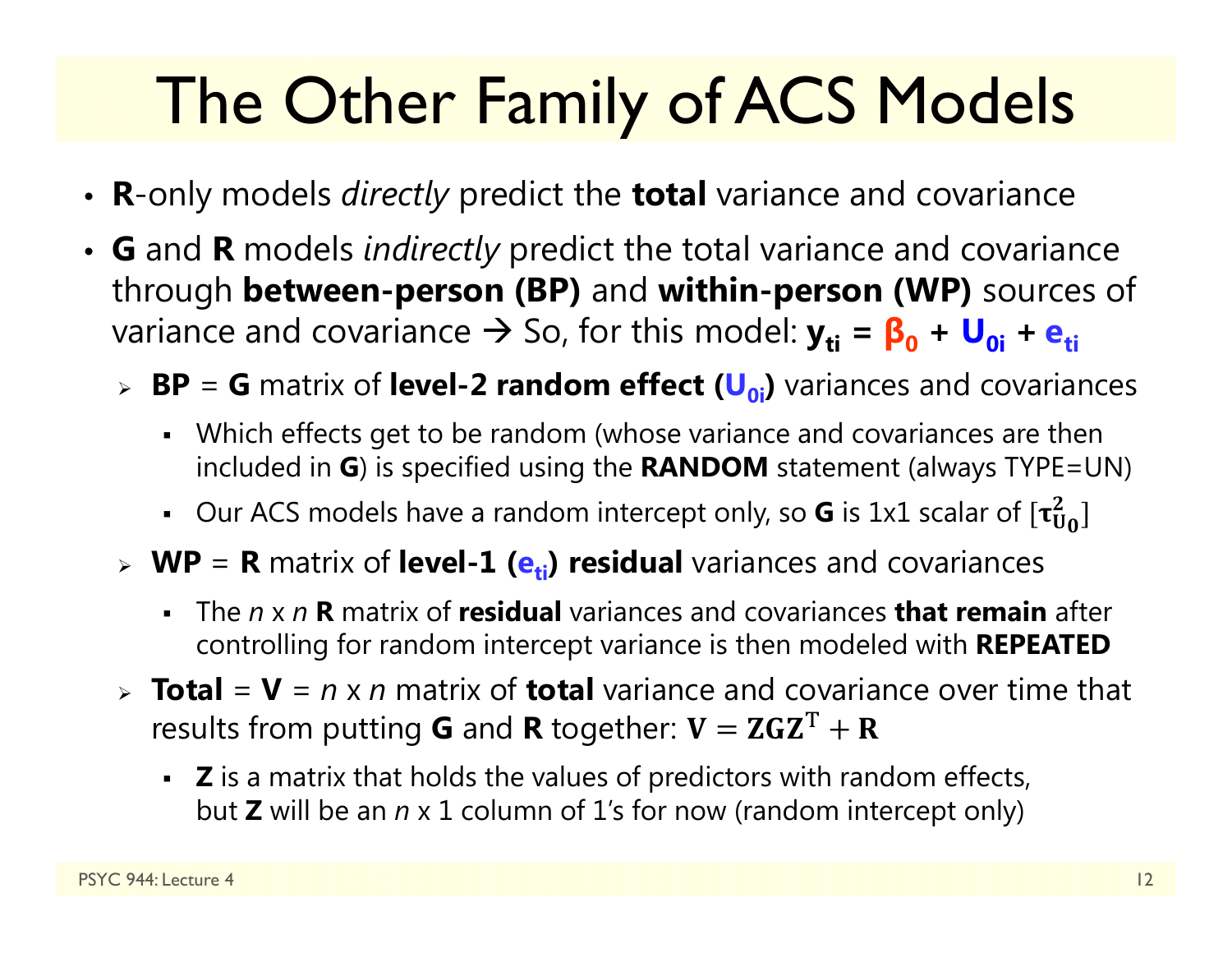## A "Random Intercept" ( **G** and **R**) Model

 $\begin{array}{ccc} 0 & \mathbf{c} & \mathbf{c}_0 & \mathbf{c}_0 \end{array}$ 

 $\tau^2_{\rm U_o}$  +  $\sigma^2_{\rm e}$  +  $\tau^2_{\rm U_o}$  +  $\tau^2_{\rm U_o}$ 

 $\tau^2_{\rm U_o} \qquad \tau^2_{\rm U_o} \qquad \tau^2_{\rm U_o} + \sigma^2_{\rm e} \qquad \tau^2_{\rm U_o}$  $\left[ \begin{matrix} \tau_{U_0}^2 + \sigma_{e}^2 & \tau_{U_0}^2 & \tau_{U_0}^2 & \tau_{U_0}^2 \ \tau_{U_0}^2 & \tau_{U_0}^2 + \sigma_{e}^2 & \tau_{U_0}^2 & \tau_{U_0}^2 \ \tau_{U_0}^2 & \tau_{U_0}^2 & \tau_{U_0}^2 + \sigma_{e}^2 & \tau_{U_0}^2 \ \tau_{U_0}^2 & \tau_{U_0}^2 & \tau_{U_0}^2 & \tau_{U_0}^2 + \sigma_{e}^2 \end{matrix} \right]$ 

 $\tau_{\rm U_{_0}}^2 + \sigma_{\rm e}^2$   $\tau_{\rm U_{_0}}^2$   $\tau_{\rm U_{_0}}^2$   $\tau_{\rm U_{_0}}^2$ 

0  $\sigma_0$  c  $\sigma_0$  c  $\sigma_0$ 

0  $\cup_0$   $\cup_0$   $\cup_0$   $\cup_0$ 

0  $\cup_0$   $\cup_0$   $\cup_0$ 

**Total Predicted Data Matrix is called V Matrix**

Unstructured **G Matrix**(RANDOM statement) Each person has same **1 x 1 G** matrix (no covariance across persons in two-level model) **Level 2, BP Variance Level 1, WP Variance**

0 $\left[\, \tau_{\mathrm{U}_{{}_{0}}}^2\,\right]$ Random Intercept Variance only

Diagonal (VC) **R Matrix** (REPEATED statement) Each person has same *n* **x**  *n* **R** matrix **equal variances and 0 covariances** across time (no covariance across persons)

Residual Variance only 2 e 2 e 2 e  $\sigma_{0}^{2}$  0 0 0  $0 \quad \sigma_{\circ}^2 \quad 0 \quad 0$  $0$   $0$   $σ<sup>2</sup>$   $0$ 000 σ  $\left[ \begin{matrix} \sigma_{\rm e}^2 & 0 & 0 & 0 \ 0 & \sigma_{\rm e}^2 & 0 & 0 \ 0 & 0 & \sigma_{\rm e}^2 & 0 \ 0 & 0 & 0 & \sigma_{\rm e}^2 \end{matrix} \right]$ 

2 e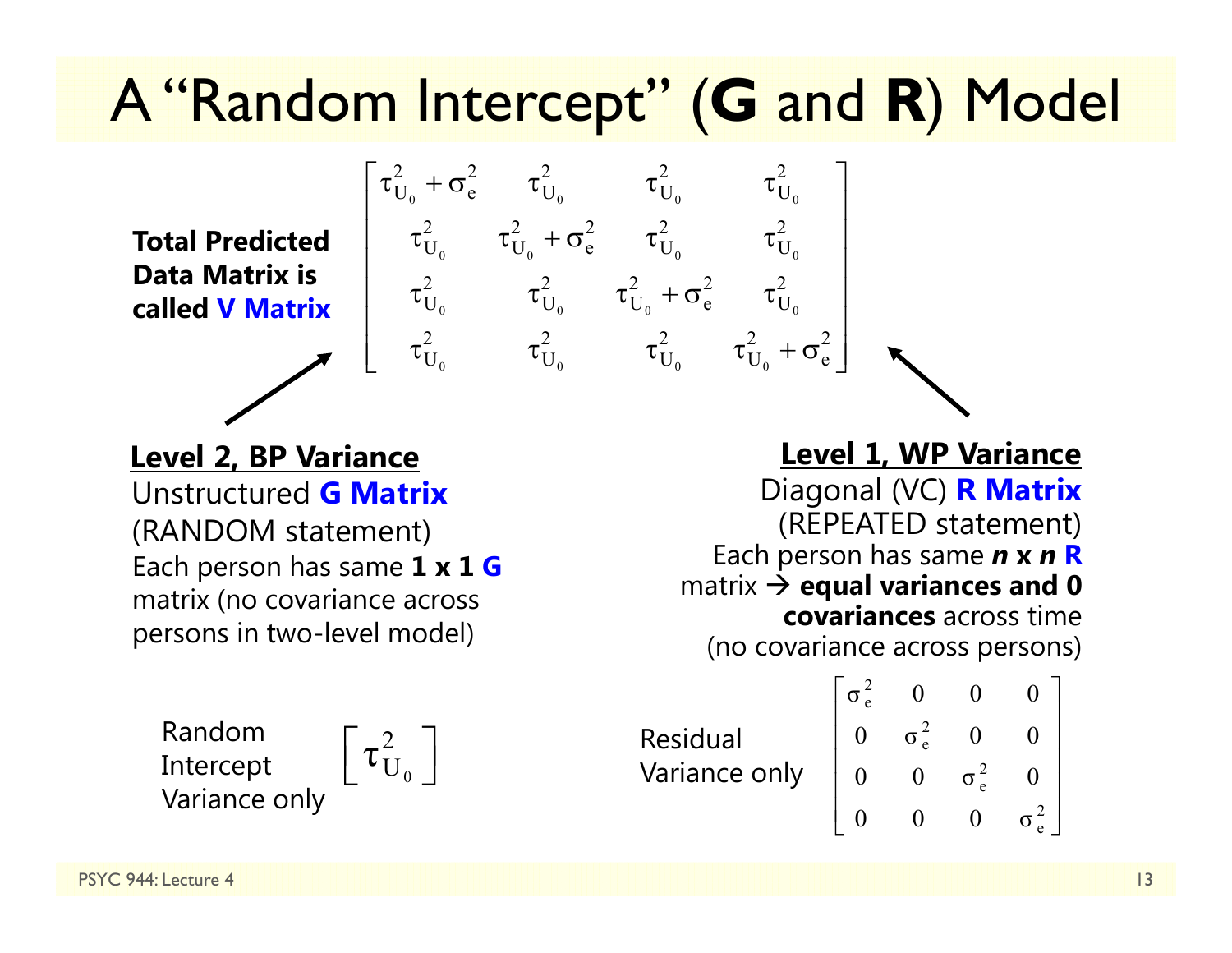## CS as a "Random Intercept" Model

**RI and DIAG: Total predicted data matrix is called V matrix, created from the G [TYPE=UN] and R [TYPE=VC] matrices as follows:**

$$
\mathbf{V} = \mathbf{Z} \cdot \mathbf{G} \cdot \mathbf{Z}^{T} + \mathbf{R} = \mathbf{V}
$$
  
\n
$$
\mathbf{V} = \begin{bmatrix} 1 \\ 1 \\ 1 \\ 1 \end{bmatrix} \begin{bmatrix} \tau_{U_{0}}^{2} \end{bmatrix} \begin{bmatrix} 1 & 1 & 1 & 1 \end{bmatrix} + \begin{bmatrix} \sigma_{e}^{2} & 0 & 0 & 0 \\ 0 & \sigma_{e}^{2} & 0 & 0 \\ 0 & 0 & \sigma_{e}^{2} & 0 \\ 0 & 0 & 0 & \sigma_{e}^{2} \end{bmatrix} = \begin{bmatrix} \tau_{U_{0}}^{2} + \sigma_{e}^{2} & \tau_{U_{0}}^{2} & \tau_{U_{0}}^{2} & \tau_{U_{0}}^{2} \\ \tau_{U_{0}}^{2} & \tau_{U_{0}}^{2} + \sigma_{e}^{2} & \tau_{U_{0}}^{2} \\ \tau_{U_{0}}^{2} & \tau_{U_{0}}^{2} & \tau_{U_{0}}^{2} + \sigma_{e}^{2} \\ \tau_{U_{0}}^{2} & \tau_{U_{0}}^{2} & \tau_{U_{0}}^{2} & \tau_{U_{0}}^{2} + \sigma_{e}^{2} \end{bmatrix}
$$

**Does the end result V look**  familiar? It should:  $\mathsf{CS} = \mathsf{\tau}^2_\mathsf{U}$ 2<br>U 0

 $CS + \sigma_e^2$  CS CS CS  $CS$   $CS + \sigma_e^2$  CS CS  $CS$   $CS$   $CS + \sigma_e^2$   $CS$  $CS$  CS CS  $CS + \sigma_e^2$  $CS$  $\begin{bmatrix} \nCS + \sigma_e^2 & CS & CS & CS \\
CS & CS + \sigma_e^2 & CS & CS \\
CS & CS & CS + \sigma_e^2 & CS \\
CS & CS & CS & CS + \sigma_e^2\n\end{bmatrix}$ 

So if the **R-only CS model**  (the simplest baseline) can be specified equivalently using **G and R**, can we do the same for the **R-only UN model** (the most complex baseline)?

Absolutely! *...with one small catch*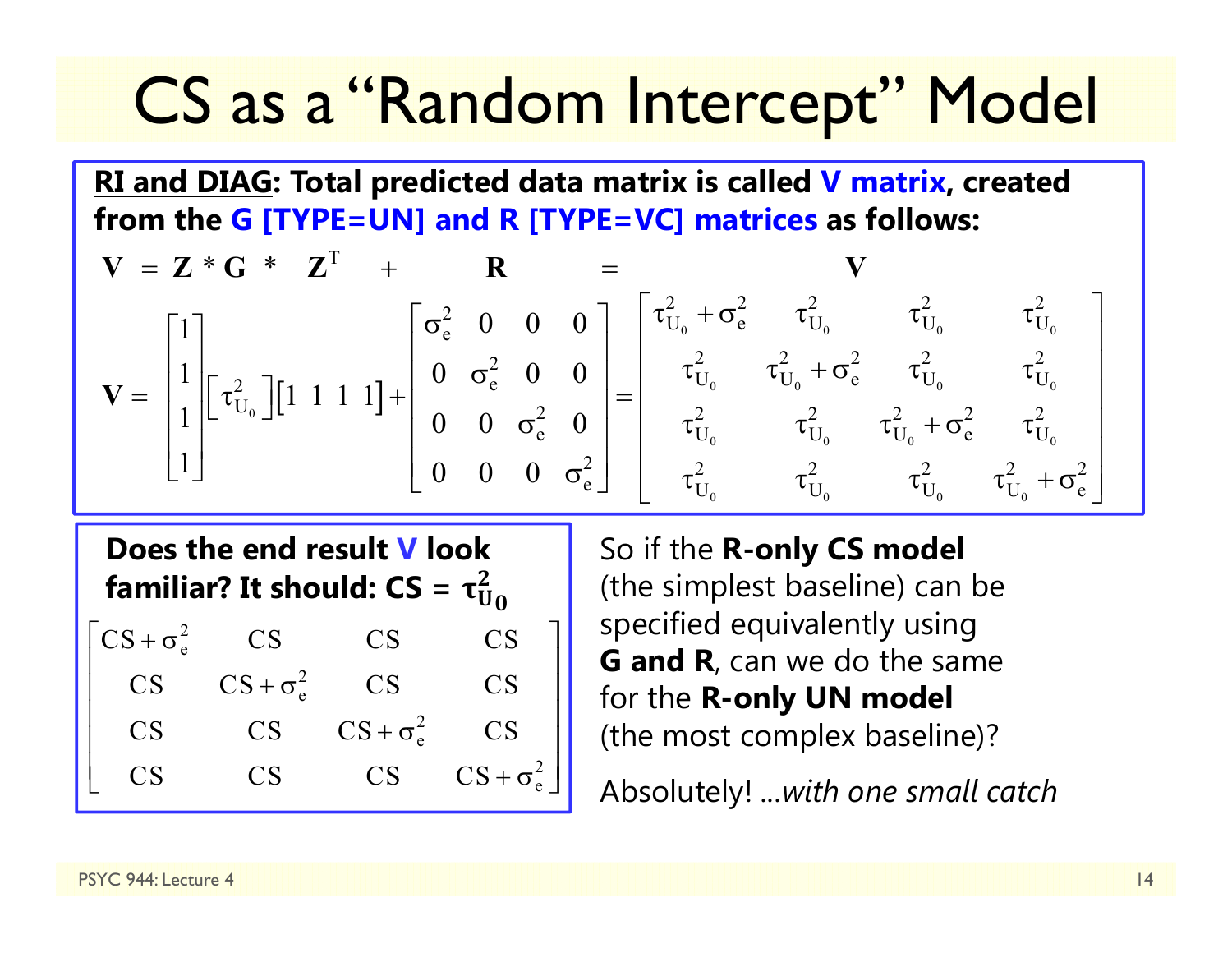## UN via a "Random Intercept" Model

**RI and UN** *n* **<sup>−</sup>1: Total predicted data matrix is called V matrix, created from the G [TYPE=UN] and R [TYPE=UN(** *n* **<sup>−</sup>1)] matrices as follows:**

$$
\mathbf{V} = \mathbf{Z} \cdot \mathbf{G} \cdot \mathbf{Z}^{T} + \mathbf{R} = \mathbf{V}
$$
\n
$$
\mathbf{V} = \begin{bmatrix} 1 \\ 1 \\ 1 \end{bmatrix} \begin{bmatrix} \tau_{U_{0}}^{2} \end{bmatrix} \begin{bmatrix} 1 & 1 & 1 & 1 \end{bmatrix} + \begin{bmatrix} \sigma_{e1}^{2} & \sigma_{e1}^{2} & \sigma_{e1}^{2} & \sigma_{e2}^{2} \\ \sigma_{e21} & \sigma_{e2}^{2} & \sigma_{e2}^{2} & \sigma_{e2}^{2} \\ \sigma_{e31} & \sigma_{e32} & \sigma_{e3}^{2} & \sigma_{e3}^{2} \\ \sigma_{e42} & \sigma_{e43} & \sigma_{e4}^{2} \end{bmatrix} = \begin{bmatrix} \tau_{U_{0}}^{2} + \sigma_{e1}^{2} & \tau_{U_{0}}^{2} + \sigma_{e1}^{2} & \tau_{U_{0}}^{2} + \sigma_{e1}^{2} & \tau_{U_{0}}^{2} + \sigma_{e2}^{2} \\ \tau_{U_{0}}^{2} + \sigma_{e21} & \tau_{U_{0}}^{2} + \sigma_{e22} & \tau_{U_{0}}^{2} + \sigma_{e2}^{2} & \tau_{U_{0}}^{2} + \sigma_{e3}^{2} \\ \tau_{U_{0}}^{2} + \sigma_{e1}^{2} & \tau_{U_{0}}^{2} + \sigma_{e2}^{2} & \tau_{U_{0}}^{2} + \sigma_{e3}^{2} \\ \tau_{U_{0}}^{2} & \tau_{U_{0}}^{2} + \sigma_{e42} & \tau_{U_{0}}^{2} + \sigma_{e43}^{2} & \tau_{U_{0}}^{2} + \sigma_{e4}^{2} \end{bmatrix}
$$

This **RI and UN** *n* **<sup>−</sup>1 model** is equivalent to (makes same predictions as) the **R-only UN model**. But it shows the *residual* (not total) covariances.

Because we can't estimate all possible variances and covariances in the **R** matrix and also estimate the random intercept variance  $\tau_\mathrm{U}^2$  $^2_{\mathrm{U}_\mathrm{0}}$  in the **G** matrix, we have to eliminate the last **R** matrix covariance by setting it to 0.

Accordingly, in the **RI and UN** *n* **<sup>−</sup>1** model, the random intercept variance  $\tau_{\rm U}$  $_{\rm U_0}^2$  takes on the value of the covariance for the first and last occasions.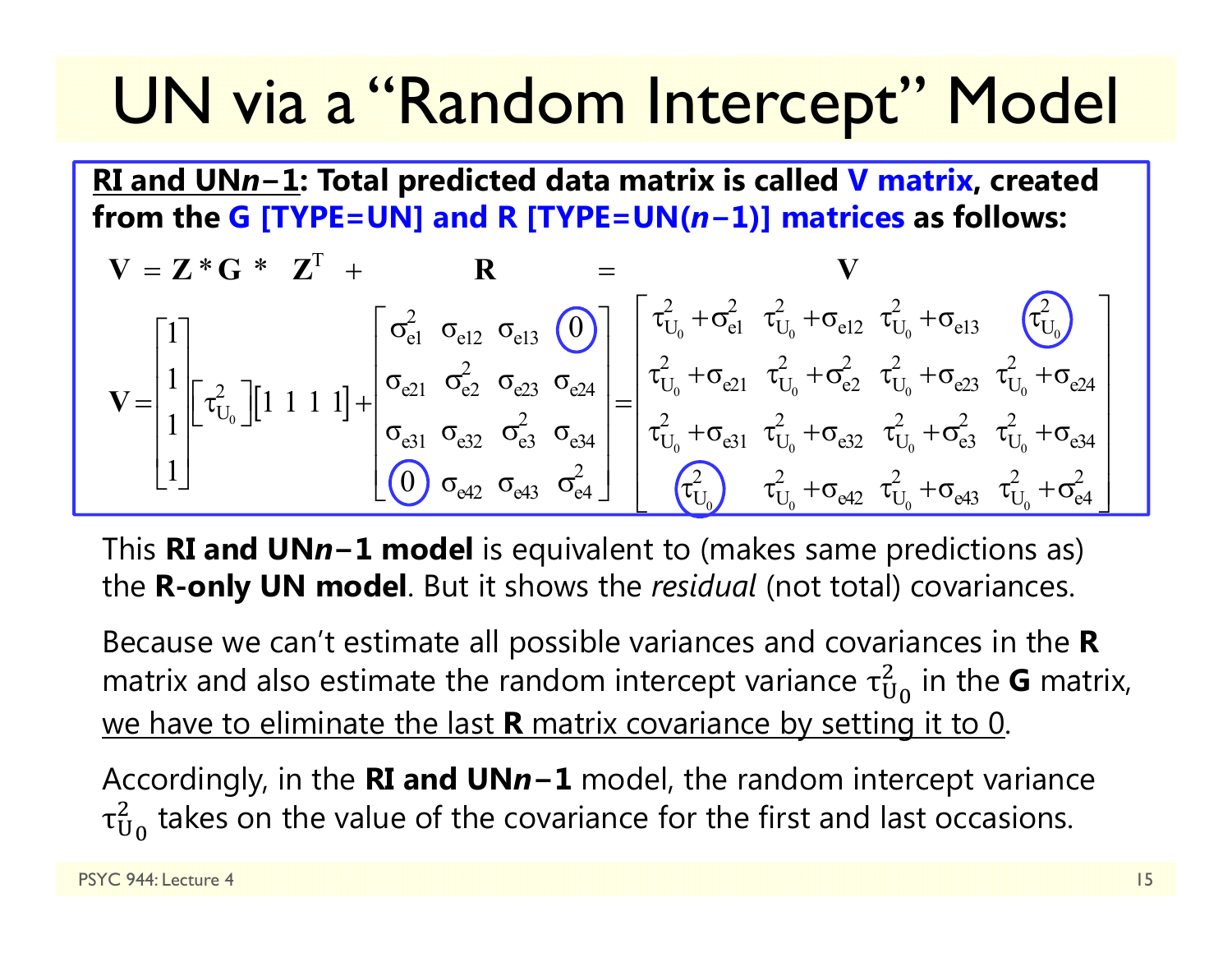# Rationale for **G** and **R** ACS models

- Modeling WP fluctuation traditionally involves using **R** only (no **G**) **Total** BP + WP variance described by just **R** matrix (so **R**=**V**)
	- $\triangleright$  Correlations would still be expected even at distant time lags because of constant individual differences (i.e., the BP random intercept)
	- Resulting **R**-only model may require lots of estimated parameters as a result e.g., 8 time points? Pry need a 7-lag Toeplitz(8) model
- **Why not take out the primary reason for the covariance across occasions (the random intercept variance) and see what's left?**
	- $\triangleright$  Random intercept variance  $\tau^2_{\mathrm{U_0}}$ in **G**  $\rightarrow$  control for person mean differences
	- THEN predict just the **residual** variance/covariance in **R**, not the **total**
	- $\triangleright$  Resulting model may be more parsimonious (e.g., maybe only lag1 or lag2  $\,$ occasions are still related after removing  $\boldsymbol{\tau_{U_0}^2}$  as a source of covariance)
	- $\triangleright$  Has the advantage of still distinguishing BP from WP variance (useful for descriptive purposes and for calculating effect sizes later)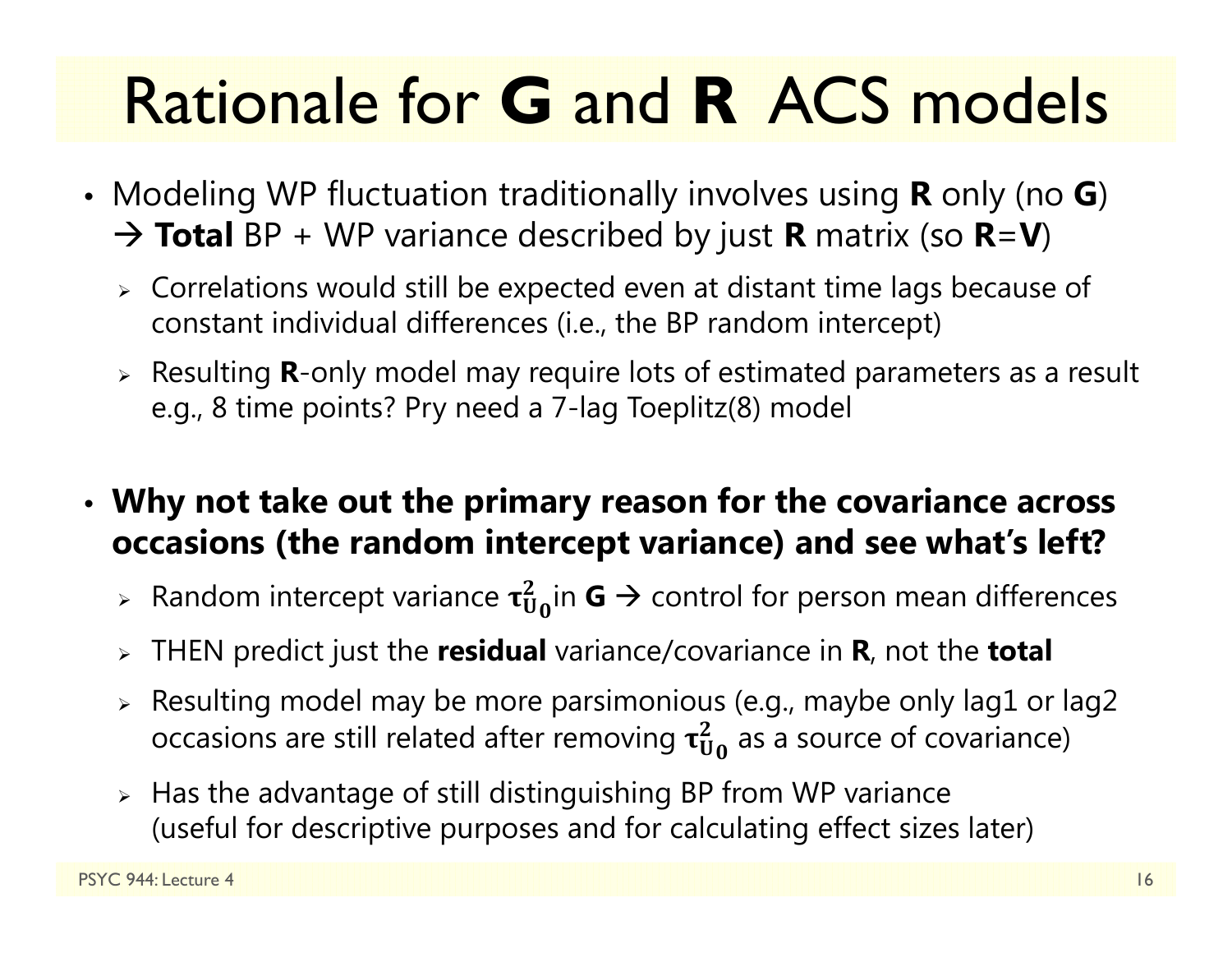## Random Intercept + Diagonal **R** Models



**RI and DIAGH: V** is created from **G [TYPE=UN] and R [TYPE=UN(1)]:** *heterogeneous residual variances; no residual covariances* **NOT same fit** 

$$
\mathbf{V} = \mathbf{Z} \cdot \mathbf{G} \cdot \mathbf{Z}^{\mathrm{T}} + \mathbf{R} = \begin{bmatrix} 1 \\ 1 \\ 1 \\ 1 \end{bmatrix} \begin{bmatrix} \tau_{U_0}^2 \end{bmatrix} \begin{bmatrix} 1 & 1 & 1 & 1 \end{bmatrix} + \begin{bmatrix} \sigma_{e1}^2 & 0 & 0 & 0 \\ 0 & \sigma_{e2}^2 & 0 & 0 \\ 0 & 0 & \sigma_{e3}^2 & 0 \\ 0 & 0 & 0 & \sigma_{e4}^2 \end{bmatrix} = \begin{bmatrix} \tau_{U_0}^2 + \sigma_{e1}^2 & \tau_{U_0}^2 & \tau_{U_0}^2 & \tau_{U_0}^2 \\ \tau_{U_0}^2 & \tau_{U_0}^2 + \sigma_{e2}^2 & \tau_{U_0}^2 & \tau_{U_0}^2 \\ \tau_{U_0}^2 & \tau_{U_0}^2 + \sigma_{e3}^2 & \tau_{U_0}^2 \\ \tau_{U_0}^2 & \tau_{U_0}^2 & \tau_{U_0}^2 & \tau_{U_0}^2 \\ \tau_{U_0}^2 & \tau_{U_0}^2 & \tau_{U_0}^2 & \tau_{U_0}^2 + \sigma_{e4}^2 \end{bmatrix}
$$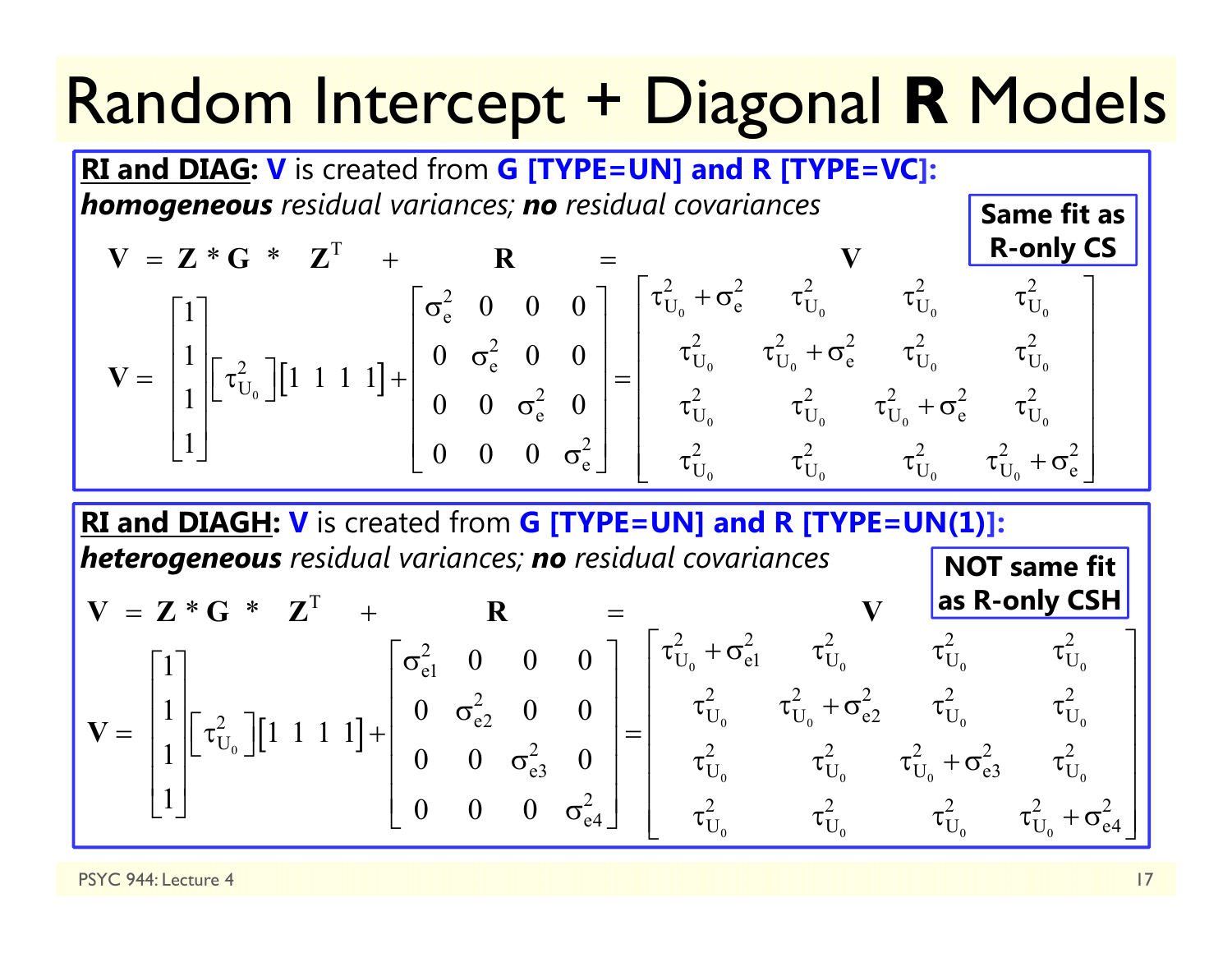## Random Intercept + AR1 **R** Models

**RI and AR1: V** is created from **G [TYPE=UN] and R [TYPE=AR(1)]:** *homogeneous residual variances; auto-regressive lagged residual covariances*

$$
\mathbf{V} = \begin{bmatrix} 1 \\ 1 \\ 1 \end{bmatrix} \begin{bmatrix} \tau_{U_0}^2 \end{bmatrix} \begin{bmatrix} 1 & 1 & 1 & 1 \end{bmatrix} + \begin{bmatrix} \sigma_e^2 & r_e^1 \sigma_e^2 & r_e^2 \sigma_e^2 & r_e^1 \sigma_e^2 & \sigma_e^2 \end{bmatrix} = \begin{bmatrix} \tau_{U_0}^2 + \sigma_e^2 & \tau_{U_0}^2 + r_e^1 \sigma_e^2 & \tau_{U_0}^2 + r_e^2 \sigma_e^2 & \tau_{U_0}^2 + r_e^3 \sigma_e^2 \\ r_e^1 \sigma_e^2 & r_e^1 \sigma_e^2 & r_e^1 \sigma_e^2 & r_e^2 \sigma_e^2 \\ r_e^2 \sigma_e^2 & r_e^1 \sigma_e^2 & \sigma_e^2 & r_e^1 \sigma_e^2 \end{bmatrix} = \begin{bmatrix} \tau_{U_0}^2 + \sigma_e^2 & \tau_{U_0}^2 + r_e^1 \sigma_e^2 & \tau_{U_0}^2 + r_e^2 \sigma_e^2 & \tau_{U_0}^2 + r_e^2 \sigma_e^2 \\ \tau_{U_0}^2 + r_e^2 \sigma_e^2 & \tau_{U_0}^2 + r_e^1 \sigma_e^2 & \tau_{U_0}^2 + r_e^1 \sigma_e^2 & \tau_{U_0}^2 + r_e^1 \sigma_e^2 \\ \tau_{U_0}^2 + r_e^3 \sigma_e^2 & \tau_{U_0}^2 + r_e^2 \sigma_e^2 & \tau_{U_0}^2 + r_e^1 \sigma_e^2 & \tau_{U_0}^2 + r_e^1 \sigma_e^2 & \tau_{U_0}^2 + \sigma_e^2 \end{bmatrix}
$$

**RI and ARH1: V** is created from **G [TYPE=UN] and R [TYPE=ARH(1)]:** *heterogeneous residual variances; auto-regressive lagged residual covariances*

$$
\mathbf{V} = \begin{bmatrix} 1 \\ 1 \\ 1 \end{bmatrix} \begin{bmatrix} \tau_{U_0}^2 \end{bmatrix} \begin{bmatrix} 1 & 1 & 1 & 1 \end{bmatrix} + \begin{bmatrix} \sigma_{e1}^2 & \tau_e^1 \sigma_{e1} \sigma_{e2} & \tau_e^2 \sigma_{e1} \sigma_{e3} & \tau_e^3 \sigma_{e1} \sigma_{e3} \\ \tau_e^2 \sigma_{e2} \sigma_{e1} & \sigma_{e2}^2 & \tau_e^1 \sigma_{e2} \sigma_{e3} & \tau_e^2 \sigma_{e2} \sigma_{e4} \\ \tau_e^3 \sigma_{e3} \sigma_{e1} & \tau_e^1 \sigma_{e3} \sigma_{e2} & \sigma_{e3}^2 & \tau_e^1 \sigma_{e3} \sigma_{e4} \\ \tau_e^3 \sigma_{e4} \sigma_{e1} & \tau_e^2 \sigma_{e4} \sigma_{e2} & \tau_e^1 \sigma_{e4} \sigma_{e3} & \sigma_{e4}^2 \end{bmatrix} = \begin{bmatrix} \tau_{U_0}^2 + \sigma_{e1}^2 & \tau_{U_0}^2 + \tau_e^1 \sigma_{e1} \sigma_{e2} & \tau_{U_0}^2 + \tau_e^2 \sigma_{e1} \sigma_{e3} & \tau_{U_0}^2 + \tau_e^3 \sigma_{e2} \sigma_{e3} \\ \tau_{U_0}^2 + \tau_e^2 \sigma_{e3} \sigma_{e1} & \tau_{U_0}^2 + \tau_e^2 \sigma_{e3} \sigma_{e2} & \tau_{U_0}^2 + \tau_e^1 \sigma_{e2} \sigma_{e3} & \tau_{U_0}^2 + \tau_e^1 \sigma_{e3} \sigma_{e4} \\ \tau_{U_0}^2 + \tau_e^3 \sigma_{e4} \sigma_{e1} & \tau_{U_0}^2 + \tau_e^3 \sigma_{e4} \sigma_{e1} & \tau_{U_0}^2 + \tau_e^2 \sigma_{e4} \sigma_{e1} & \tau_{U_0}^2 + \tau_e^2 \sigma_{e4} \sigma_{e2} & \tau_{U_0}^2 + \tau_e^1 \sigma_{e4} \sigma_{e3} & \tau_{U_0}^2 + \sigma_{e4}^2 \end{bmatrix}
$$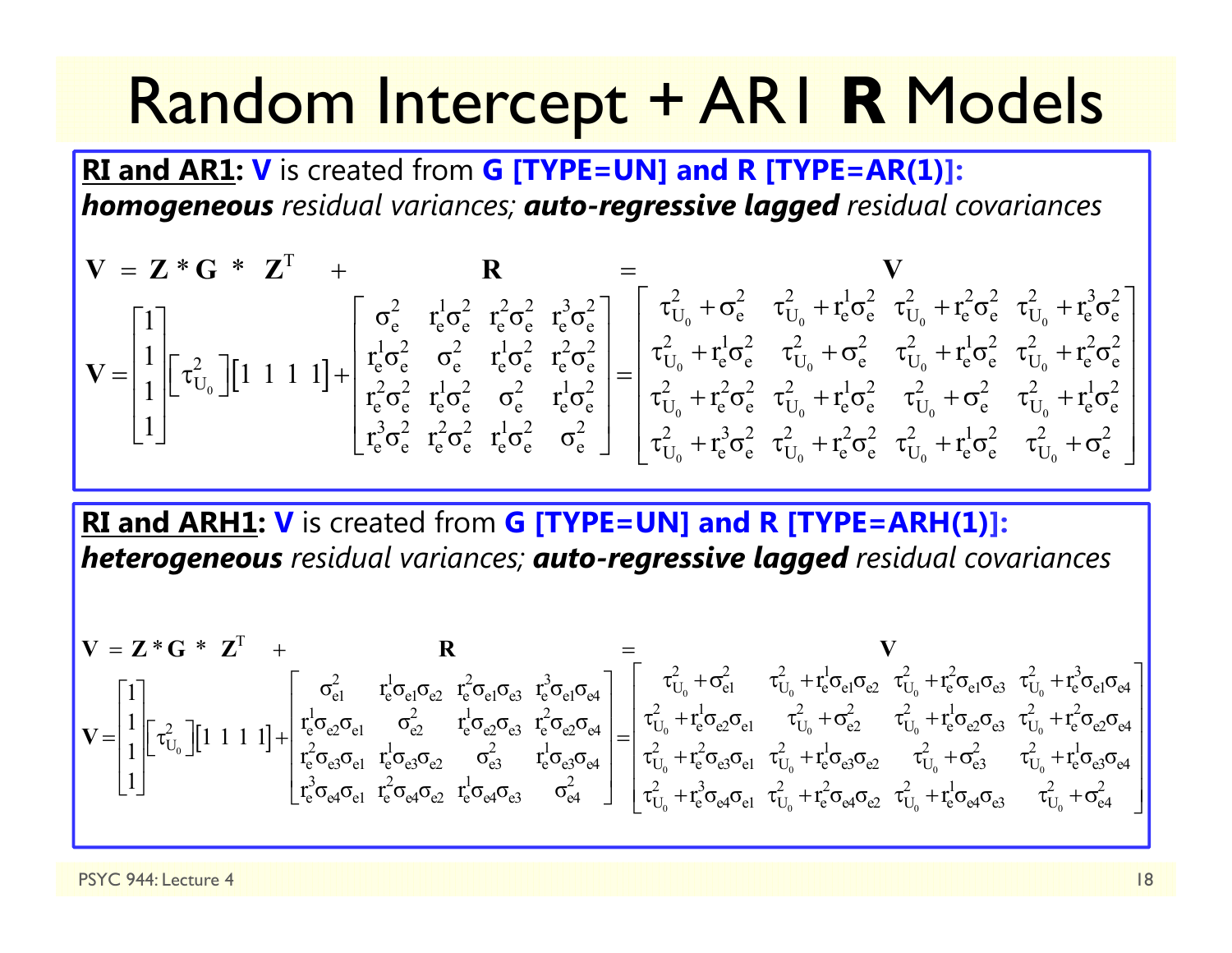#### Random Intercept + TOEP *n 1* **R** Models

**RI and TOEPn−1: V** is created from G [TYPE=UN] and R [TYPE=TOEP(n−1)]: *homogeneous residual variances; banded residual covariances*  $\begin{bmatrix} 1 & 1 & 1 & 1 \end{bmatrix}$ 0 c  $C_0$  c  $C_0$  c  $C_2$  or  $\boldsymbol{0}$  $<sup>0</sup>$ </sup> T  $\begin{array}{ccc} \text{2} & \text{c}_{\text{e1}} & \text{c}_{\text{e2}} \end{array}$  (0)  $\begin{array}{ccc} \text{1} & \tau_{\text{U}_0}^2 + \sigma_{\text{e}}^2 & \tau_{\text{U}_0}^2 + \text{c}_{\text{e1}} & \tau_{\text{U}_0}^2 + \text{c}_{\text{e2}} \end{array}$  ( $\tau_{\text{U}}^2$  $\begin{bmatrix} 2 \\ U_0 \end{bmatrix} [1 \; 1 \; 1 \; 1] + \begin{bmatrix} c_{e1} & \sigma_e^2 & c_{e1} & c_{e2} \\ c_{e2} & c_{e1} & \sigma_e^2 & c_{e1} \end{bmatrix} = \begin{bmatrix} \tau_U^2 \\ \tau_{U}^2 \end{bmatrix}$  $_{\rm e2}$   $\rm c_{\rm e1}$   $\rm \sigma_{\rm e}^2$  $Z^*G^*$ 1  $\sigma_{\rm e}^2$  c<sub>el</sub> c<sub>e2</sub> (0)  $\sigma_{\rm U_0}^2 + \sigma_{\rm e}^2$   $\tau_{\rm U_0}^2 + \sigma_{\rm e}^2$   $\tau_{\rm U_0}^2 + \sigma_{\rm C}^2$  $\begin{array}{ccc} 1 & - \end{array}$  c  $\begin{array}{ccc} 0 & \alpha & \alpha \\ 0 & \alpha & \alpha \end{array}$  c  $\frac{1}{1}$  $\left[\begin{matrix} \tau_{U_0}^2 \end{matrix}\right]$  $\left[\begin{matrix} 1 & 1 & 1 & 1 \end{matrix}\right]$  $+ \left[\begin{matrix} c_1 & c_2 & c_1 \ c_{22} & c_{21} & \sigma_2^2 & c_1 \end{matrix}\right]$  $\begin{bmatrix} 1 \end{bmatrix}$   $\begin{bmatrix} 0 \end{bmatrix}$   $c_{\circ}$   $c_{\circ}$   $c_{\circ}$   $\sigma$  $= L^*G \cdot L^* + K =$  $= \begin{bmatrix} 1 \\ 1 \\ 1 \end{bmatrix} \begin{bmatrix} \tau_{U_0}^2 \end{bmatrix} \begin{bmatrix} 1 & 1 & 1 & 1 \end{bmatrix} + \begin{bmatrix} \sigma_e^2 & c_{e1} & c_{e2} & 0 \\ c_{e1} & \sigma_e^2 & c_{e1} & c_{e2} \\ c_{e2} & c_{e1} & \sigma_e^2 & c_{e1} \\ 0 & c_{e2} & c_{e1} & \sigma_e^2 \end{bmatrix} = \begin{bmatrix} \tau_{U_0}^2 + \sigma_e^2 & \tau_{U_0}^2 + c_{e1} & \tau_{U_0}^2 + c_{e2$  $V = Z * G * Z' + R = V$  $\mathbf{V} = \begin{bmatrix} 1 & 1 & 1 & 1 & 1 & 1 \end{bmatrix} + \begin{bmatrix} 1 & 1 & 1 & 1 & 1 \end{bmatrix} + \begin{bmatrix} 1 & 1 & 1 & 1 & 1 \end{bmatrix} + \begin{bmatrix} 1 & 1 & 1 & 1 & 1 & 1 \end{bmatrix} + \begin{bmatrix} 1 & 1 & 1 & 1 & 1 & 1 \end{bmatrix} + \begin{bmatrix} 1 & 1 & 1 & 1 & 1 & 1 \end{bmatrix} + \begin{bmatrix} 1 & 1 & 1 & 1 & 1 & 1 & 1 \end{bmatrix} + \begin{bmatrix}$ 0  $C_2$   $C_0$   $C_1$   $C_0$   $C_0$  $0 = 0$   $0 = 0$   $0 = 0$   $0 = 0$  $C_{\text{U}_0}^2 + C_{\text{e}1} \quad \tau_{\text{U}_0}^2 + \sigma_{\text{e}}^2 \quad \tau_{\text{U}_0}^2 + C_{\text{e}1} \quad \tau_{\text{U}_0}^2 + C_{\text{e}2}$  $C_{U_0}^2 + C_{e2} \tau_{U_0}^2 + C_{e1} \tau_{U_0}^2 + \sigma_e^2 \tau_{U_0}^2 + C_{e1}$  $\begin{pmatrix} 2 \\ U_0 \end{pmatrix}$   $\tau_{U_0}^2 + c_{e2} \tau_{U_0}^2 + c_{e1} \tau_{U_0}^2 + \sigma_e^2$  $c_{\scriptscriptstyle{\alpha1}}$   $\tau_{\scriptscriptstyle{\text{II}}}$   $+ \sigma_{\scriptscriptstyle{\alpha}}$   $\tau_{\scriptscriptstyle{\text{II}}}$   $+ c_{\scriptscriptstyle{\alpha1}}$   $\tau_{\scriptscriptstyle{\text{II}}}$   $+ c$  $c_{.2}$ ,  $\tau_{\text{II}}$  +  $c_{.1}$ ,  $\tau_{\text{II}}$  +  $\sigma_{.0}$ ,  $\tau_{\text{II}}$  +  $c$  $C_{\alpha2}$   $\tau_{11}$  +  $C$  $\begin{bmatrix} \tau_{U_0}^2 + \sigma_e^2 & \tau_{U_0}^2 + c_{e1} & \tau_{U_0}^2 + c_{e2} & \tau_{U_0}^2 \ \tau_{U_0}^2 + c_{e1} & \tau_{U_0}^2 + \sigma_e^2 & \tau_{U_0}^2 + c_{e1} & \tau_{U_0}^2 + c_{e2} \ \tau_{U_0}^2 + c_{e2} & \tau_{U_0}^2 + c_{e1} & \tau_{U_0}^2 + \sigma_e^2 & \tau_{U_0}^2 + c_{e1} \ \tau_{U_0}^2 & \tau_{U_0}^2 + c_{e2} & \tau$ **Same fit as R-only TOEP( )** *n* Because of  $\tau^z_\mathsf{U}$  $\begin{bmatrix} 2 \\ U_0 \end{bmatrix}$ highest lag covariance in **R** must be set to 0 for model to be identified

**RI and TOEPHn−1: V** is created from G [TYPE=UN] and R [TYPE=TOEPH(n−1)]: *homogeneous residual variances; banded residual covariances* **NOT same fit as R-only TOEPH(** *n* **)**

$$
\mathbf{V} = \mathbf{Z} \cdot \mathbf{G} \cdot \mathbf{Z}^{T} + \mathbf{R}
$$
\n
$$
\mathbf{V} = \begin{bmatrix} 1 \\ 1 \\ 1 \\ 1 \end{bmatrix} \begin{bmatrix} \tau_{c1}^{2} \\ \tau_{c2}^{2} \\ \tau_{c3}^{2} \end{bmatrix} \begin{bmatrix} 1 & 1 & 1 & 1 \end{bmatrix} + \begin{bmatrix} \sigma_{e1}^{2} & \tau_{e1} \sigma_{e1} \sigma_{e2} & \tau_{e2} \sigma_{e1} \sigma_{e3} & \sigma_{e3}^{2} \\ \tau_{e1} \sigma_{e2} \sigma_{e3} & \tau_{e2} \sigma_{e2} \sigma_{e4} \\ \tau_{e1} \sigma_{e3} \sigma_{e2} & \tau_{e1} \sigma_{e3} \sigma_{e4} \end{bmatrix} = \begin{bmatrix} \tau_{U_{0}}^{2} + \sigma_{e1}^{2} & \tau_{U_{0}}^{2} + \tau_{e1} \sigma_{e1} \sigma_{e2} & \tau_{U_{0}}^{2} + \tau_{e2} \sigma_{e1} \sigma_{e3} & \tau_{U_{0}}^{2} + \tau_{e2} \sigma_{e2} \sigma_{e4} \\ \tau_{CU_{0}}^{2} + \tau_{e1} \sigma_{e2} \sigma_{e3} & \tau_{U_{0}}^{2} + \tau_{e1} \sigma_{e2} \sigma_{e3} & \tau_{U_{0}}^{2} + \tau_{e2} \sigma_{e2} \sigma_{e4} \\ \tau_{CU_{0}}^{2} + \tau_{e2} \sigma_{e3} \sigma_{e1} & \tau_{U_{0}}^{2} + \tau_{e1} \sigma_{e3} \sigma_{e2} & \tau_{U_{0}}^{2} + \tau_{e1} \sigma_{e3} \sigma_{e4} \\ \tau_{U_{0}}^{2} + \tau_{e2} \sigma_{e4} \sigma_{e2} & \tau_{U_{0}}^{2} + \tau_{e1} \sigma_{e4} \sigma_{e3} & \tau_{U_{0}}^{2} + \tau_{e1} \sigma_{e4} \sigma_{e3} & \tau_{U_{0}}^{2} + \tau_{e1} \sigma_{e4} \sigma_{e3} \end{bmatrix}
$$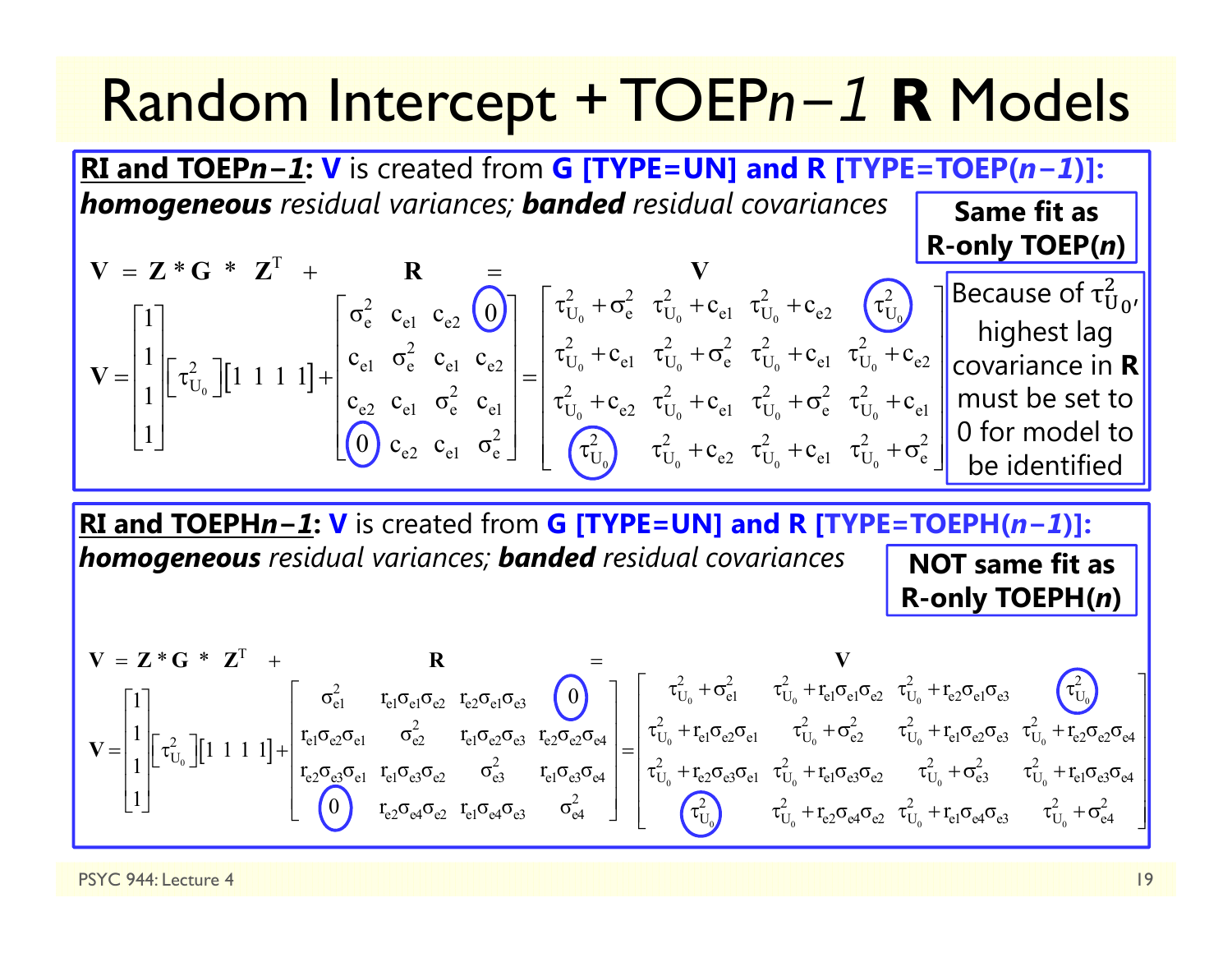## Random Intercept + TOEP *2* **R** Models

**RI and TOEP** *2***: V** is created from **G [TYPE=UN] and R [TYPE=TOEP(** *2***)]:**  *homogeneous residual variances; banded residual covariance at lag1 only*

$$
\mathbf{V} = \mathbf{Z} \cdot \mathbf{G} \cdot \mathbf{Z}^{\mathrm{T}} + \mathbf{R} = \mathbf{V}
$$
  
\n
$$
\mathbf{V} = \begin{bmatrix} 1 \\ 1 \\ 1 \end{bmatrix} \begin{bmatrix} \tau_{U_{0}}^{2} \end{bmatrix} \begin{bmatrix} 1 & 1 & 1 & 1 \end{bmatrix} + \begin{bmatrix} \sigma_{e}^{2} & \mathbf{c}_{e1} & 0 & 0 \\ \mathbf{c}_{e1} & \sigma_{e}^{2} & \mathbf{c}_{e1} & 0 \\ 0 & \mathbf{c}_{e1} & \sigma_{e}^{2} & \mathbf{c}_{e1} \\ 0 & 0 & \mathbf{c}_{e1} & \sigma_{e}^{2} \end{bmatrix} = \begin{bmatrix} \tau_{U_{0}}^{2} + \sigma_{e}^{2} & \tau_{U_{0}}^{2} + \mathbf{c}_{e1} & \tau_{U_{0}}^{2} \\ \tau_{U_{0}}^{2} + \mathbf{c}_{e1} & \tau_{U_{0}}^{2} + \mathbf{c}_{e1} & \tau_{U_{0}}^{2} + \mathbf{c}_{e1} & \tau_{U_{0}}^{2} \\ \tau_{U_{0}}^{2} & \tau_{U_{0}}^{2} + \mathbf{c}_{e1} & \tau_{U_{0}}^{2} + \mathbf{c}_{e1} & \tau_{U_{0}}^{2} + \mathbf{c}_{e1} \end{bmatrix} \begin{bmatrix} \text{Now we can} \\ \text{for residual} \\ \text{covariances at} \\ \text{higher lags} \end{bmatrix}
$$

**RI and TOEPH** *1***: V** is created from **G [TYPE=UN] and R [TYPE=TOEPH(** *2***)]:**  *homogeneous residual variances; banded residual covariance at lag1 only*

$$
\mathbf{V} = \mathbf{Z} \cdot \mathbf{G} \cdot \mathbf{Z}^{T} + \mathbf{R}
$$
\n
$$
\mathbf{V} = \begin{bmatrix} 1 \\ 1 \\ 1 \\ 1 \end{bmatrix} \begin{bmatrix} \tau_{c1}^{2} \\ \tau_{c2}^{2} \\ \tau_{c1}^{2} \end{bmatrix} \begin{bmatrix} 1 & 1 & 1 & 1 \end{bmatrix} + \begin{bmatrix} \sigma_{e1}^{2} & \tau_{e1} \sigma_{e2} \sigma_{e1} & \sigma_{e2}^{2} & \tau_{e1} \sigma_{e2} \sigma_{e3} & 0 \\ 0 & \tau_{e1} \sigma_{e2} \sigma_{e2} & \sigma_{e3}^{2} & \tau_{e1} \sigma_{e2} \sigma_{e4} \\ 0 & 0 & \tau_{e1} \sigma_{e4} \sigma_{e3} & \sigma_{e4}^{2} \end{bmatrix} = \begin{bmatrix} \tau_{U_{0}}^{2} + \sigma_{e1}^{2} & \tau_{U_{0}}^{2} + \tau_{e1} \sigma_{e1} \sigma_{e2} & \tau_{U_{0}}^{2} + \tau_{e1} \sigma_{e2} \sigma_{e3} & \tau_{U_{0}}^{2} \\ \tau_{U_{0}}^{2} + \tau_{e1} \sigma_{e3} \sigma_{e2} & \tau_{U_{0}}^{2} + \tau_{e1} \sigma_{e3} \sigma_{e2} & \tau_{U_{0}}^{2} + \tau_{e1} \sigma_{e3} \sigma_{e4} \\ \tau_{U_{0}}^{2} & \tau_{U_{0}}^{2} + \tau_{e1} \sigma_{e4} \sigma_{e3} & \tau_{U_{0}}^{2} + \tau_{e1} \sigma_{e4} \sigma_{e3} & \tau_{U_{0}}^{2} + \sigma_{e4}^{2} \end{bmatrix}
$$

PSYC 944: Lecture 4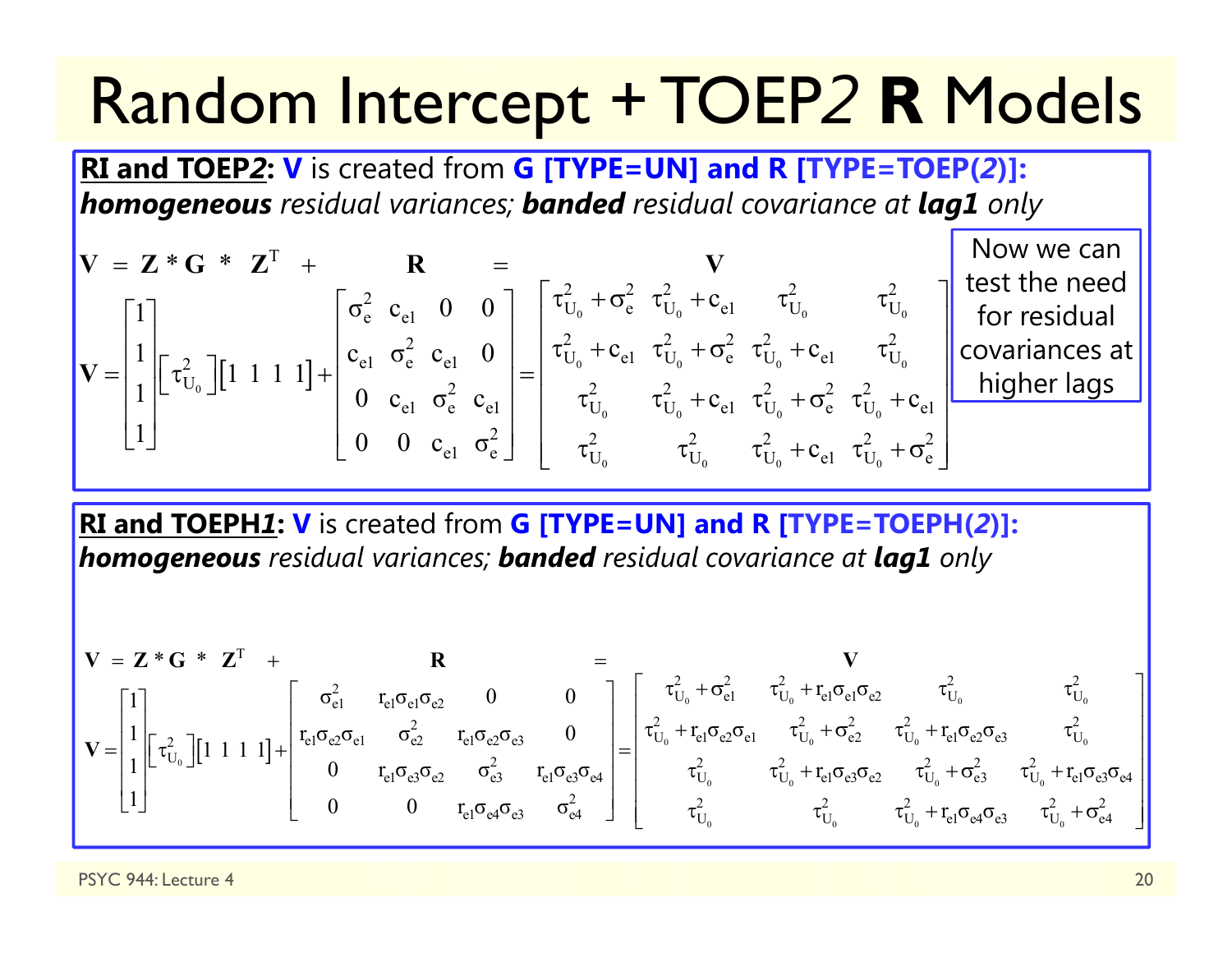## Map of **R**-only and **G** and **R** ACS Models

*Arrows indicate nesting (end is more complex model)*



PSYC 944: Lecture 4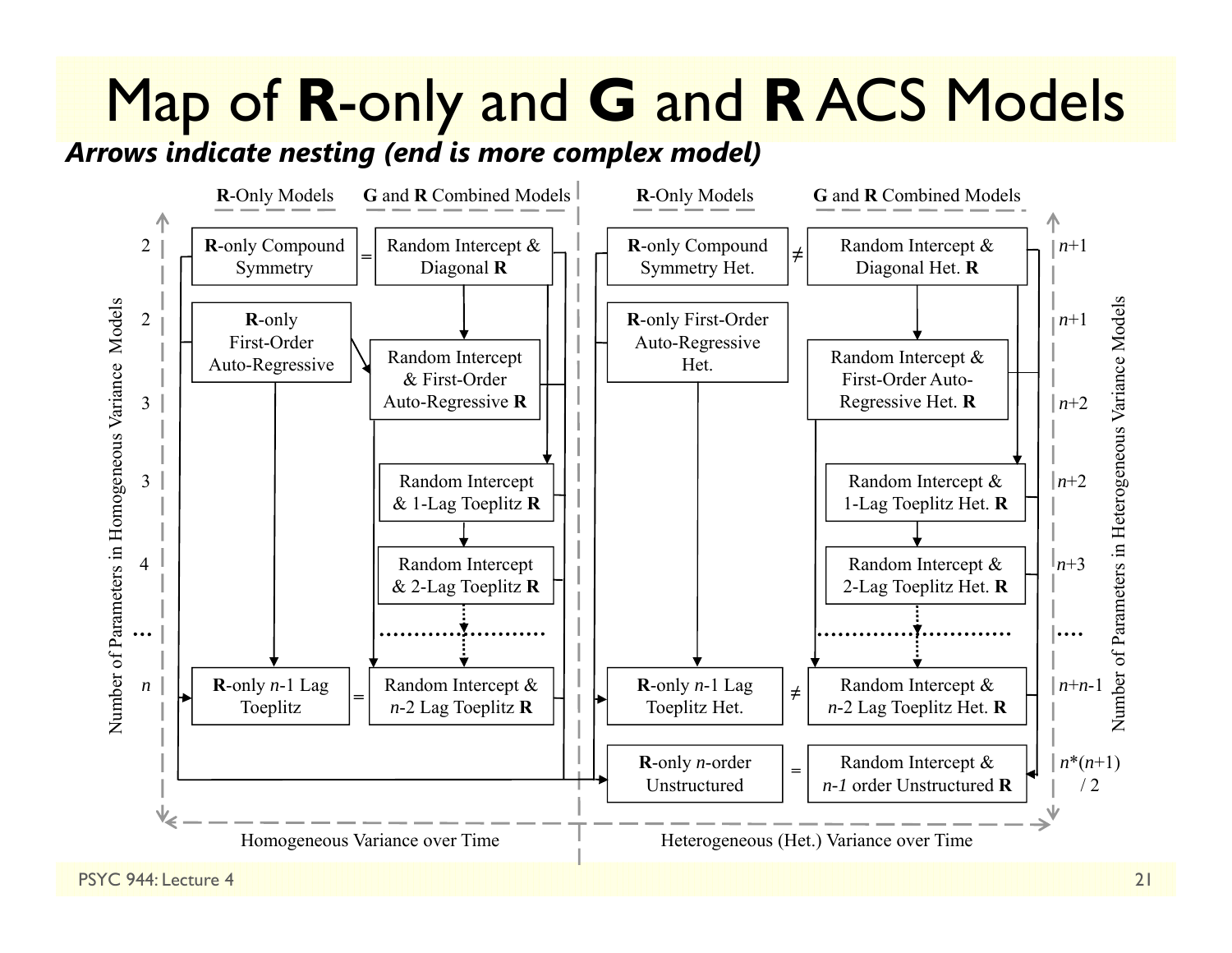## Stuff to Watch Out For…

#### • **If using a random intercept, don't forget to drop 1 parameter in:**

- *<sup>n</sup>***-1 order UN R**: Can't get all possible elements in **R**, plus τ  $^2_{\mathrm{U}_\mathrm{0}}$  in  $\mathsf{G}$
- **TOEP** *n* **− 1**: Have to eliminate last lag covariance
- If using a random intercept…
	- Can't do RI + CS **R**: Can't get a constant in **R**, and then another constant in **G**
	- $\triangleright$   $\;$  Can often test if random intercept helps (e.g., AR1 is nested within RI + AR1)
- If "**time**" is treated as **continuous** in the fixed effects, you will need another<br>variable for **time** that is **categorical** to use in the syntax: variable for **time** that is **categorical** to use in the syntax:
	- $\rightarrow$  "Continuous Time"  $\rightarrow$  on MODEL statement
	- $\triangleright$  "Categorical Time"  $\rightarrow$  on CLASS and REPEATED statements
- Most alternative covariance structure models assume **time is balanced across persons with equal intervals across occasions**
	- $\triangleright$  If not, holding correlations of same lag equal doesn't make sense
	- $\triangleright$  Other structures can be used for unbalanced time
		- SP(POW)(time) = AR1 for unbalanced time (see SAS REPEATED statement for others)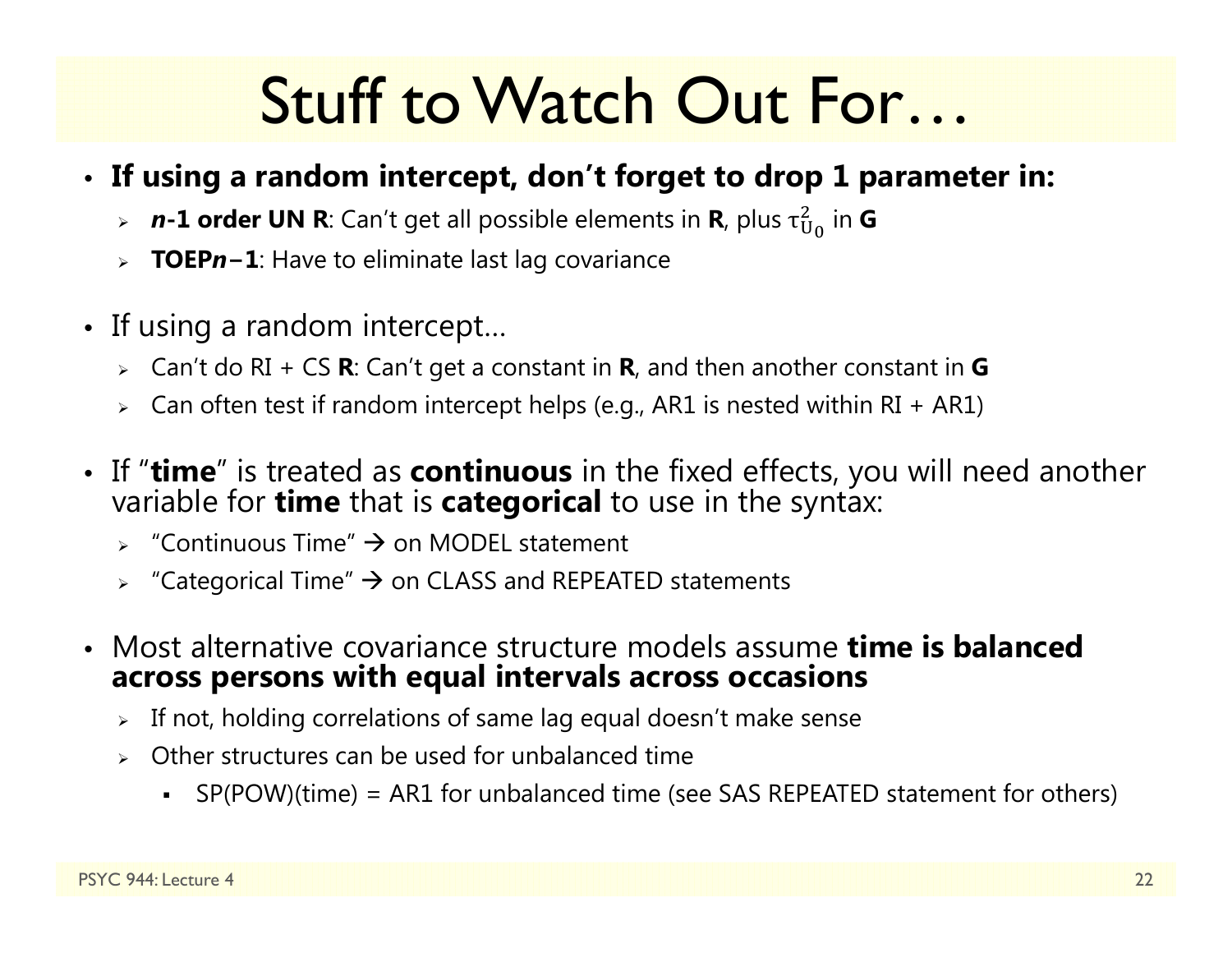# Summary: Two Families of ACS Models

- **R**-only models:
	- Specify **R** model on REPEATED statement without any random effects variances in **G** (so no RANDOM statement is used)
	- Include UN, CS, CSH, AR1, AR1H, TOEP *<sup>n</sup>*, TOEPH*n* (among others)
	- *Total* variance and *total* covariance kept in **R**, so **R** = **V**
	- $\triangleright$  Other than CS, does not partition total variance into BP vs. WP
- **G** and **R** combined models (so **G** and  $R \rightarrow V$ ):
	- » Specify random intercept variance  $\tau^2_{\mathrm{U}}$  $^2_{{\mathsf U}_0}$  in **G** using RANDOM statement, then specify **R** model using REPEATED statement
	- $\triangleright$  **G** matrix = Level-2 BP variance and covariance due to U<sub>0i</sub>, so  **= Level-1 WP variance and covariance of the**  $e_{ti}$  **residuals**
	- **R** models what's left after accounting for mean differences between persons (via the random intercept variance  $\tau_{\mathrm{U}}^2$  $^2_{\mathrm{U}_\mathrm{0}}$  in **G**)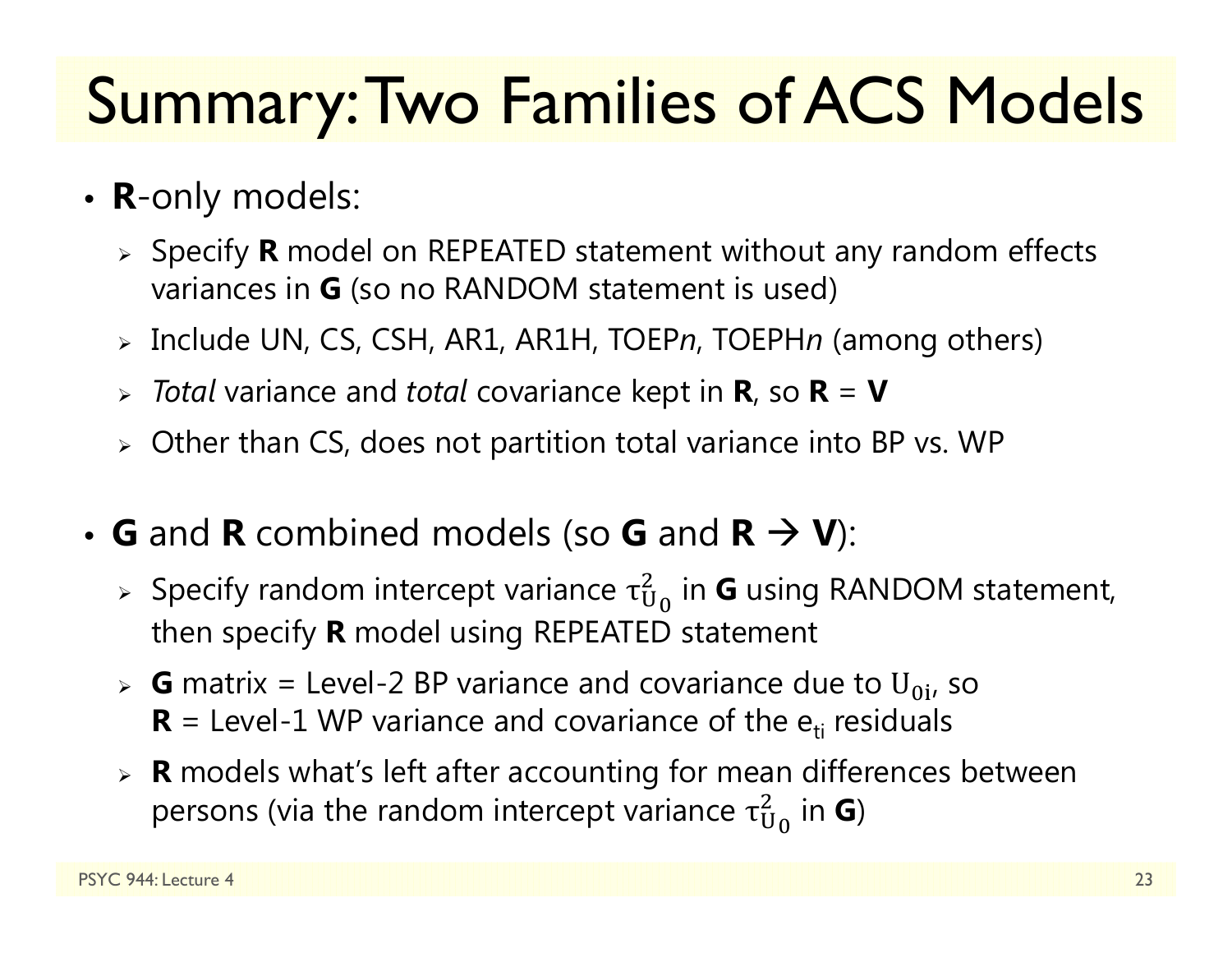# Syntax for Models for the Variance

- Does your model include r**andom intercept variance τ**ά  $\frac{2}{\bm{\mathsf{U}}_{\bm{0}}}$  (for U<sub>0i</sub>) ?
	- Use the **RANDOM** statement **G matrix**
	- $\triangleright$  Random intercept models BP interindividual differences in mean Y
- **•** What about residual variance  $\sigma_e^2$ <mark>2</mark> (for e<sub>ti</sub>) ?
	- Use the **REPEATED** statement **R matrix**
		- • WITHOUT a RANDOM statement: R is BP and WP variance together = σ<del>՞ր</del>  $\mathbf 2$  $\rightarrow$  Total variances and covariances (to model all variation, so **R** = **V**)
		- **• WITH a RANDOM statement: R is WP variance only**  $= \sigma_{\rm e}^2$  $\mathbf 2$  $\rightarrow$  Residual variances and covariances to model WP intraindividual variation → G and R put back together = V matrix of total variances and covariances
- The **REPEATED** statement is always there implicitly…
	- Any model **always** has at least one residual variance in **R** matrix
- But the **RANDOM** statement is only there if you write it
	- **G** matrix isn't always necessary (don't always need random intercept)